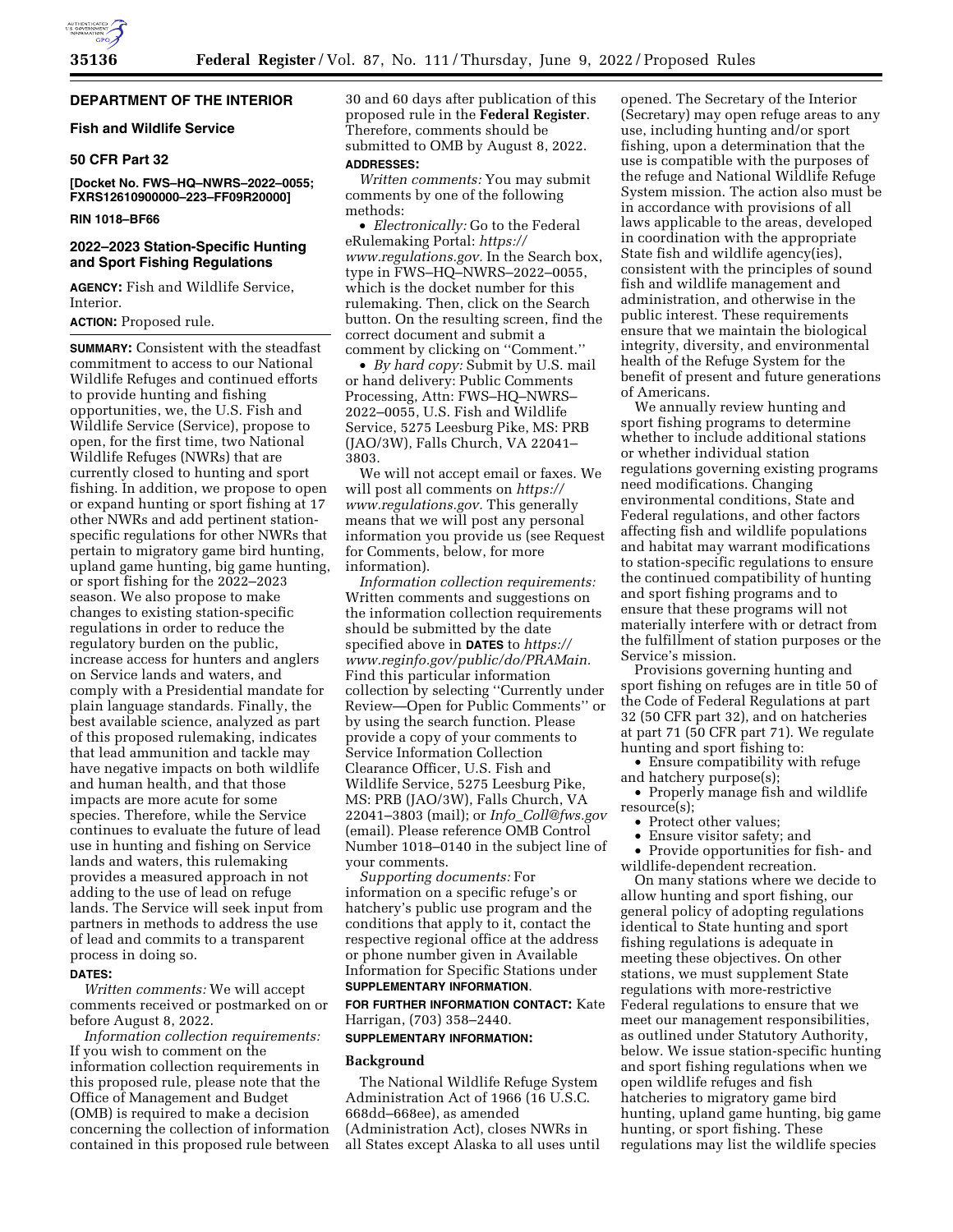that you may hunt or fish; seasons; bag or creel (container for carrying fish) limits; methods of hunting or sport fishing; descriptions of areas open to hunting or sport fishing; and other provisions as appropriate.

#### **Statutory Authority**

The Administration Act, as amended by the National Wildlife Refuge System Improvement Act of 1997 (Improvement Act; Pub. L. 105–57), governs the administration and public use of refuges, and the Refuge Recreation Act of 1962 (16 U.S.C. 460k–460k-4) (Recreation Act) governs the administration and public use of refuges and hatcheries.

Amendments enacted by the Improvement Act were built upon the Administration Act in a manner that provides an ''organic act'' for the Refuge System, similar to organic acts that exist for other public Federal lands. The Improvement Act serves to ensure that we effectively manage the Refuge System as a national network of lands, waters, and interests for the protection and conservation of our Nation's wildlife resources. The Administration Act states first and foremost that we focus our Refuge System mission on conservation of fish, wildlife, and plant resources and their habitats. The Improvement Act requires the Secretary, before allowing a new use of a refuge, or before expanding, renewing, or extending an existing use of a refuge, to determine that the use is compatible with the purpose for which the refuge was established and the mission of the Refuge System. The Improvement Act established as the policy of the United

States that wildlife-dependent recreation, when compatible, is a legitimate and appropriate public use of the Refuge System, through which the American public can develop an appreciation for fish and wildlife. The Improvement Act established six wildlife-dependent recreational uses as the priority general public uses of the Refuge System. These uses are hunting, fishing, wildlife observation and photography, and environmental education and interpretation.

The Recreation Act authorizes the Secretary to administer areas within the Refuge System and Hatchery System for public recreation as an appropriate incidental or secondary use only to the extent that doing so is practicable and not inconsistent with the primary purpose(s) for which Congress and the Service established the areas. The Recreation Act requires that any recreational use of refuge or hatchery lands be compatible with the primary purpose(s) for which we established the refuge and not inconsistent with other previously authorized operations.

The Administration Act and Recreation Act also authorize the Secretary to issue regulations to carry out the purposes of the Acts and regulate uses.

We develop specific management plans for each refuge prior to opening it to hunting or sport fishing. In many cases, we develop station-specific regulations to ensure the compatibility of the programs with the purpose(s) for which we established the refuge or hatchery and the Refuge and Hatchery System mission. We ensure initial compliance with the Administration Act

and the Recreation Act for hunting and sport fishing on newly acquired land through an interim determination of compatibility made at or near the time of acquisition. These regulations ensure that we make the determinations required by these acts prior to adding refuges to the lists of areas open to hunting and sport fishing in 50 CFR parts 32 and 71. We ensure continued compliance by the development of comprehensive conservation plans and step-down management plans, and by annual review of hunting and sport fishing programs and regulations.

# **Proposed Amendments to Existing Regulations**

# *Updates to Hunting and Fishing Opportunities on NWRs*

This document proposes to codify in the Code of Federal Regulations all of the Service's hunting and/or sport fishing regulations that we would update since the last time we published a rule amending these regulations (86 FR 48822; August 31, 2021) and that are applicable at Refuge System units previously opened to hunting and/or sport fishing. We propose this to better inform the general public of the regulations at each station, to increase understanding and compliance with these regulations, and to make enforcement of these regulations more efficient. In addition to now finding these regulations in 50 CFR parts 32, visitors to our stations may find them reiterated in literature distributed by each station or posted on signs.

TABLE 1—PROPOSED CHANGES FOR 2022–2023 HUNTING/SPORT FISHING SEASON

| Station                                                                                                                                                                                           | State          | Migratory bird<br>hunting                                           | Upland game<br>hunting                                                               | Big game<br>hunting                                                    | Sport fishing                                                                                                                                   |
|---------------------------------------------------------------------------------------------------------------------------------------------------------------------------------------------------|----------------|---------------------------------------------------------------------|--------------------------------------------------------------------------------------|------------------------------------------------------------------------|-------------------------------------------------------------------------------------------------------------------------------------------------|
| Baskett Slough NWR<br>Blackwater NWR<br>Canaan Valley NWR<br>Chincoteaque NWR<br>Crab Orchard NWR<br>Eastern Neck NWR<br>Ernest F. Hollings ACE Basin NWR<br>Great Thicket NWR<br>James River NWR | South Carolina | E   <br>Already Open<br>E<br>Closed<br>Already Open                 | 0   <br>Already Open   <br>0   <br>Already Open<br>Closed   <br>0   <br>Already Open | Closed<br>E<br>E<br>O/E<br>Already Open<br>E<br>E<br>0<br>Already Open | Closed.<br>Already Open.<br>Already Open.<br>Already Open.<br>Already Open.<br>Already Open.<br>Е.<br>Already Open.<br>Closed.<br>Already Open. |
| Patoka River NWR and Manage-<br>ment Area.                                                                                                                                                        |                | E                                                                   | I E ………………… I                                                                        | E                                                                      | Е.                                                                                                                                              |
| Patuxent Research Refuge<br>Rachel Carson NWR<br>Rappahannock River Valley NWR<br>Shawangunk Grasslands NWR<br>Trustom Pond NWR<br>Turnbull NWR<br>Wallops Island NWR                             |                | Already Open   <br>Closed<br>Closed<br>Already Open<br>Already Open | Already Open<br>0   <br>Closed   <br>Closed                                          | Already Open<br>0<br>O/E<br>0<br>0                                     | Already Open.<br>Already Open.<br>Already Open.<br>Closed.<br>Closed.<br>Already Open.<br>Closed.<br>Closed.                                    |
|                                                                                                                                                                                                   |                |                                                                     |                                                                                      |                                                                        |                                                                                                                                                 |

Key:

 $N =$  New station opened (New Station).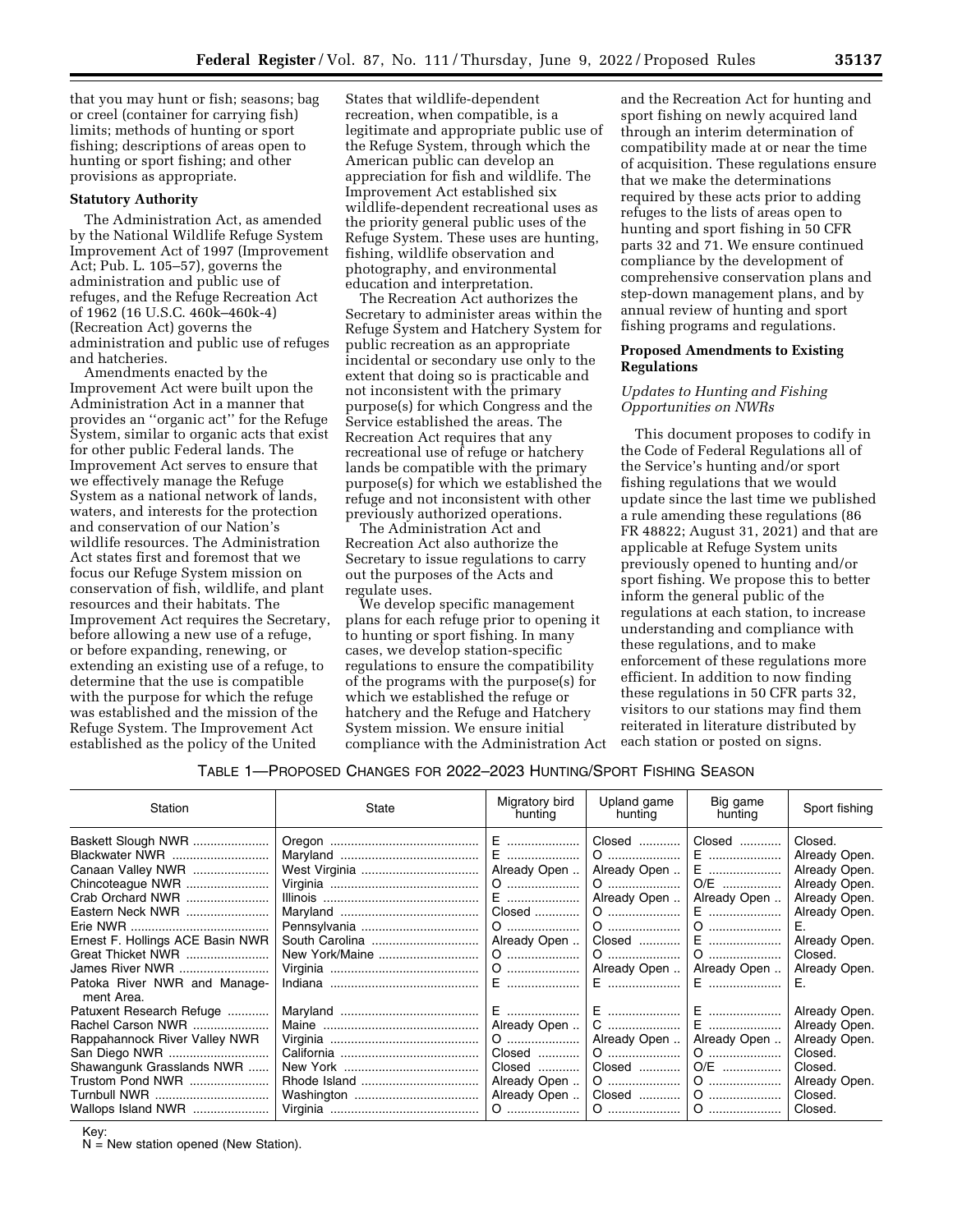O = New species and/or new activity on a station previously open to other activities (Opening). E = Station already open to activity adds new lands/waters, modifies areas open to hunting or fishing, extends season dates, adds a targeted hunt, modifies season dates, modifies hunting hours, etc. (Expansion).

 $C =$  Station closing certain species or the activity on some or all acres (Closing).

The changes for the 2022–2023 hunting/fishing season noted in the table above are each based on a complete administrative record which, among other detailed documentation, also includes a hunt plan, a compatibility determination (for refuges), and the appropriate National Environmental Policy Act (NEPA; 42 U.S.C. 4321 *et seq.*) analysis, all of which were the subject of a public review and comment process. These documents are available upon request.

The Service remains concerned that lead is an important issue and will continue to appropriately evaluate and regulate lead ammunition and tackle on Service lands and waters. The best available science, analyzed as part of this proposed rulemaking, indicates that lead ammunition and tackle may have negative impacts on both wildlife and human health. Therefore, while the Service continues to evaluate the future of lead use in hunting and fishing on Service lands and waters, this rulemaking does not include any opportunities that would increase the use of lead on refuge lands. Patoka River NWR is proposing to require non-lead ammunition and tackle by fall 2026, and if adopted in the final rule, this refugespecific proposed regulation would take effect on September 1, 2026. Blackwater, Canaan Valley, Chincoteague, Eastern Neck, Erie, Great Thicket, Patuxent Research Refuge, Rachel Carson, and Wallops Island NWRs have analyzed the phase-out of lead ammunition and tackle by fall 2026 for their proposed hunting and fishing opportunities in their individual environmental assessments and hunting and fishing plans, and plan to propose the regulatory requirement for using nonlead ammunition in the 2026–2027 annual rule.

#### **Fish Advisory**

For health reasons, anglers should review and follow State-issued consumption advisories before enjoying recreational sport fishing opportunities on Service-managed waters. You can find information about current fishconsumption advisories on the internet at *[https://www.epa.gov/fish-tech.](https://www.epa.gov/fish-tech)* 

#### **Request for Comments**

You may submit comments and materials on this proposed rule by one of the methods listed in **ADDRESSES**. We will not accept comments sent by email or fax or to an address not listed in

**ADDRESSES**. We will not consider handdelivered comments that we do not receive, or mailed comments that are not postmarked, by the date specified in **DATES**.

We will post your entire comment on *[https://www.regulations.gov.](https://www.regulations.gov)* Before including personal identifying information in your comment, you should be aware that we may make your entire comment—including your personal identifying information publicly available at any time. While you can ask us in your comment to withhold your personal identifying information from public review, we cannot guarantee that we will be able to do so. We will post all hardcopy comments on *[https://](https://www.regulations.gov) [www.regulations.gov.](https://www.regulations.gov)* 

#### **Required Determinations**

#### *Clarity of This Proposed Rule*

Executive Orders 12866 and 12988 and the Presidential Memorandum of June 1, 1998, require us to write all rules in plain language. This means that each rule we publish must:

(a) Be logically organized;

(b) Use the active voice to address readers directly;

(c) Use clear language rather than jargon;

(d) Be divided into short sections and sentences; and

(e) Use lists and tables wherever possible.

If you feel that we have not met these requirements, send us comments by one of the methods listed in **ADDRESSES**. To better help us revise the rule, your comments should be as specific as possible. For example, you should tell us the numbers of the sections or paragraphs that are unclearly written, which sections or sentences are too long, the sections where you feel lists or tables would be useful, etc.

#### *Regulatory Planning and Review (Executive Orders 12866 and 13563)*

Executive Order 12866 provides that the Office of Information and Regulatory Affairs (OIRA) will review all significant rules. OIRA has determined that this rulemaking is not significant.

Executive Order (E.O.) 13563 reaffirms the principles of E.O. 12866 while calling for improvements in the nation's regulatory system to promote predictability, to reduce uncertainty, and to use the best, most innovative, and least burdensome tools for

achieving regulatory ends. The executive order directs agencies to consider regulatory approaches that reduce burdens and maintain flexibility and freedom of choice for the public where these approaches are relevant, feasible, and consistent with regulatory objectives. E.O. 13563 emphasizes further that regulations must be based on the best available science and that the rulemaking process must allow for public participation and an open exchange of ideas. We have developed this rule in a manner consistent with these requirements.

#### *Regulatory Flexibility Act*

Under the Regulatory Flexibility Act (as amended by the Small Business Regulatory Enforcement Fairness Act [SBREFA] of 1996) (5 U.S.C. 601 *et seq.*), whenever a Federal agency is required to publish a notice of rulemaking for any proposed or final rule, it must prepare and make available for public comment a regulatory flexibility analysis that describes the effect of the rule on small entities (*i.e.,* small businesses, small organizations, and small government jurisdictions). However, no regulatory flexibility analysis is required if the head of an agency certifies that the rule will not have a significant economic impact on a substantial number of small entities. Thus, for a regulatory flexibility analysis to be required, impacts must exceed a threshold for ''significant impact'' and a threshold for a ''substantial number of small entities.'' See 5 U.S.C. 605(b). SBREFA amended the Regulatory Flexibility Act to require Federal agencies to provide a statement of the factual basis for certifying that a rule will not have a significant economic impact on a substantial number of small entities.

This proposed rule would open or expand hunting and sport fishing on 19 NWRs. As a result, visitor use for wildlife-dependent recreation on these stations will change. If the stations establishing new programs were a pure addition to the current supply of those activities, it would mean an estimated maximum increase of 2,769 user days (one person per day participating in a recreational opportunity; see table 2). Because the participation trend is flat in these activities, this increase in supply will most likely be offset by other sites losing participants. Therefore, this is likely to be a substitute site for the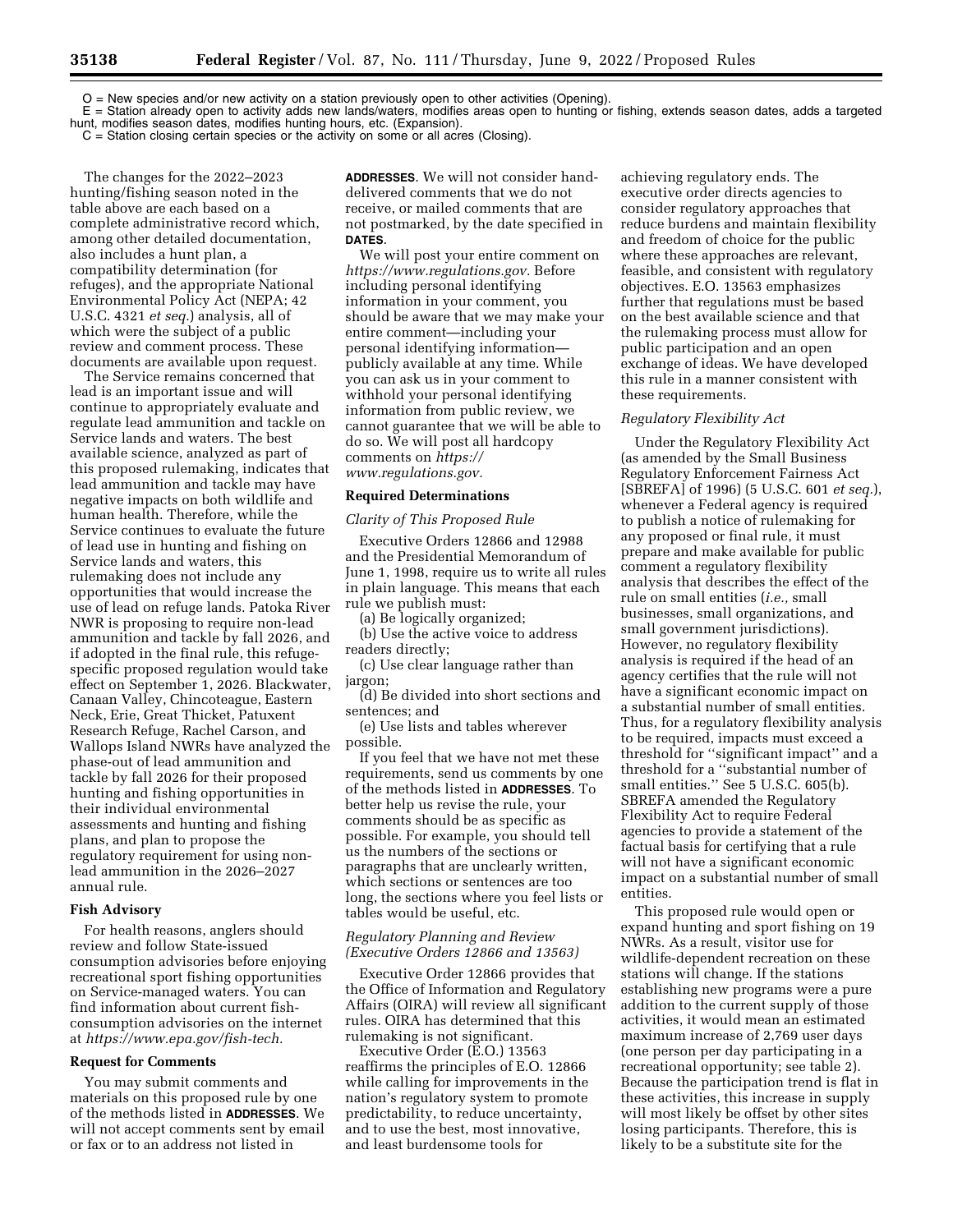activity and not necessarily an increase in participation rates for the activity.

# TABLE 2—ESTIMATED MAXIMUM CHANGE IN RECREATION OPPORTUNITIES IN 2022–2023

[2021 Dollars in thousands]

| Station | Additional<br>hunting days | Additional<br>fishing days | Additional<br>expenditures |
|---------|----------------------------|----------------------------|----------------------------|
|         | 270                        |                            | \$9.5                      |
|         | 100                        |                            | 3.5                        |
|         | 25                         |                            | 0.9                        |
|         | 75                         |                            | 2.6                        |
|         | 60                         |                            | 2.1                        |
|         | 15                         |                            | 0.5                        |
|         | 25                         | 30                         | 2.0                        |
|         |                            |                            | 0.0                        |
|         | 175                        |                            | 6.2                        |
|         | 75                         |                            | 2.6                        |
|         |                            | 3                          | 0.6                        |
|         | 100                        |                            | 3.6                        |
|         | 10                         |                            | 0.4                        |
|         | 100                        |                            | 3.5                        |
|         | 1.002                      |                            | 35.3                       |
|         | 75                         |                            | 2.6                        |
|         | 60                         |                            | 2.1                        |
|         | 560                        |                            | 19.7                       |
|         | 25                         |                            | 0.9                        |
| Total   | 2.769                      | 33                         | 98.6                       |

To the extent visitors spend time and money in the area of the station that they would not have spent there anyway, they contribute new income to the regional economy and benefit local businesses. Due to the unavailability of site-specific expenditure data, we use the national estimates from the 2016 National Survey of Fishing, Hunting, and Wildlife Associated Recreation to identify expenditures for food and lodging, transportation, and other incidental expenses. Using the average expenditures for these categories with the maximum expected additional participation of the Refuge System yields approximately \$99,000 in recreation-related expenditures (see table 2, above). By having ripple effects throughout the economy, these direct expenditures are only part of the economic impact of these recreational activities. Using a national impact multiplier for hunting activities (2.51) derived from the report ''Hunting in America: An Economic Force for Conservation'' and for fishing activities

(2.51) derived from the report ''Sportfishing in America'' yields a total maximum economic impact of approximately \$248,000 (2021 dollars) (Southwick Associates, Inc., 2018). Using a local impact multiplier would yield more accurate and smaller results. However, we employed the national impact multiplier due to the difficulty in developing local multipliers for each specific region.

Since we know that most of the fishing and hunting occurs within 100 miles of a participant's residence, then it is unlikely that most of this spending will be "new" money coming into a local economy; therefore, this spending will be offset with a decrease in some other sector of the local economy. The net gain to the local economies will be no more than \$248,000 and likely less. Since 80 percent of the participants travel less than 100 miles to engage in hunting and fishing activities, their spending patterns will not add new money into the local economy and,

therefore, the real impact will be on the order of about \$50,000 annually.

Small businesses within the retail trade industry (such as hotels, gas stations, taxidermy shops, bait-andtackle shops, and similar businesses) may be affected by some increased or decreased station visitation. A large percentage of these retail trade establishments in the local communities around NWRs qualify as small businesses (see table 3, below). We expect that the incremental recreational changes will be scattered, and so we do not expect that the rule will have a significant economic effect on a substantial number of small entities in any region or nationally. As noted previously, we expect at most \$99,000 to be spent in total in the refuges' local economies. The maximum increase will be less than one-tenth of 1 percent for local retail trade spending (see table 3, below). Table 3 does not include entries for those NWRs for which we project no changes in recreation opportunities in 2022–2023; see table 2, above.

# TABLE 3—COMPARATIVE EXPENDITURES FOR RETAIL TRADE ASSOCIATED WITH ADDITIONAL STATION VISITATION FOR 2022–2023

[Thousands, 2021 dollars]

| Station/county(ies)         | Retail trade in<br>2017 | Estimated<br>maximum addition<br>from new activities | Addition as % of<br>total | Establishments in<br>12017 | Establishments<br>with fewer than<br>10 employees in<br>12017 |
|-----------------------------|-------------------------|------------------------------------------------------|---------------------------|----------------------------|---------------------------------------------------------------|
| Baskett Slough:<br>Polk. OR | \$454,935               | \$10                                                 | <0.1                      | 120                        | 79                                                            |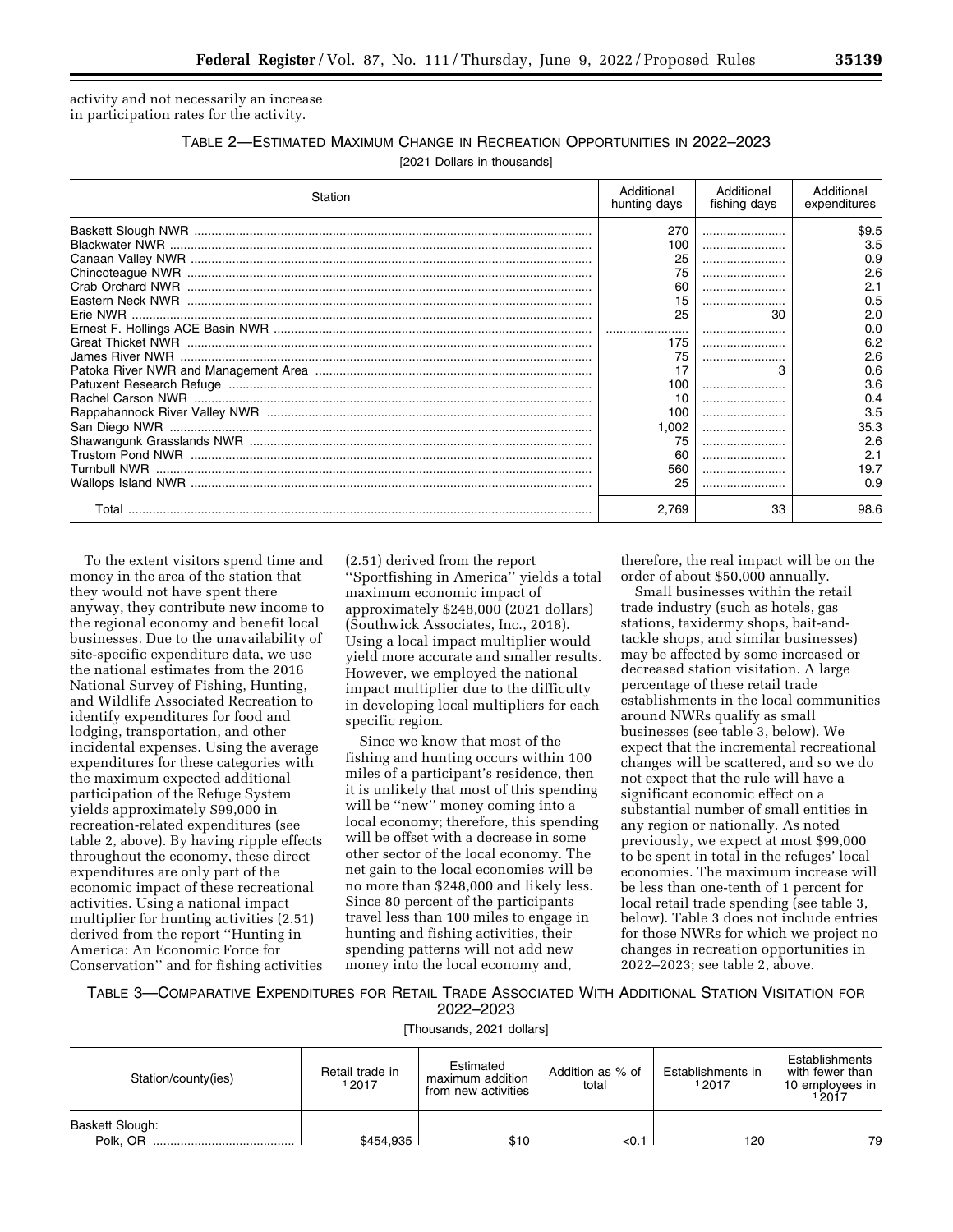# TABLE 3—COMPARATIVE EXPENDITURES FOR RETAIL TRADE ASSOCIATED WITH ADDITIONAL STATION VISITATION FOR 2022–2023—Continued

[Thousands, 2021 dollars]

| 2<br>1,983,533<br>< 0.1<br>376<br>226<br>$\overline{2}$<br>Dorchester, MD<br>100<br>74<br>541,191<br>< 0.1<br>118,297<br>28<br>$<$ 1<br>< 0.1<br>42<br>20<br>70,798<br>$<$ 1<br>< 0.1<br>28<br>3<br>405,539<br>< 0.1<br>159<br>122<br>Crab Orchard:<br>Williamson, IL<br>2<br>1,298,962<br>< 0.1<br>259<br>168<br>Eastern Neck:<br>57<br>216,681<br>1<br>< 0.1<br>87<br>Erie:<br>2<br>1,095,512<br>< 0.1<br>293<br>197<br>Great Thicket:<br>3<br>4,321,906<br>< 0.1<br>1,084<br>784<br>3<br>871<br>640<br>2,972,219<br>< 0.1<br>James River:<br>Prince George, VA<br>42<br>317,610<br>1<br>< 0.1<br>65<br>Patoka River:<br>70,298<br>23<br>$<$ 1<br>< 0.1<br>32<br>76<br>554,605<br>$<$ 1<br>< 0.1<br>116<br>Patuxent Research Refuge:<br>$\overline{c}$<br>10,437,225<br>< 0.1<br>1,984<br>1,216<br>$\overline{c}$<br>Prince George, MD<br>1,482<br>11,591,063<br>< 0.1<br>2,361<br>Rachel Carson:<br>2,972,219<br>< 0.1<br>871<br>640<br><1<br>Cumberland, ME<br>7,773,235<br>< 0.1<br>1,454<br>936<br>$<$ 1<br>Rappahannock River Valley:<br>48<br>244,493<br>1<br>< 0.1<br>65<br>42<br>King George, VA<br>379,429<br>1<br>< 0.1<br>64<br>Westmoreland, VA<br>31<br>128,188<br>1<br>< 0.1<br>44<br>578<br>2,498,764<br>1<br>< 0.1<br>795<br>339,291<br>48<br>1<br>< 0.1<br>63<br>San Diego:<br>San Diego, CA<br>9,423<br>51,587,171<br>35<br>< 0.1<br>6,245<br>Shawangunk Grasslands:<br>3<br>747<br>546<br>2,841,612<br>< 0.1<br>Trustom Pond:<br>Washington, RI<br>2<br>524<br>372<br>2,314,122<br>< 0.1<br>Spokane, WA<br>1,627<br>8,674,550<br>20<br>< 0.1<br>1,036<br>Wallops Island:<br>Accomack, VA<br>< 0.1<br>122<br>405,539<br>159<br><1 | Station/county(ies) | Retail trade in<br>12017 | Estimated<br>maximum addition<br>from new activities | Addition as % of<br>total | Establishments in<br>12017 | Establishments<br>with fewer than<br>10 employees in<br>12017 |
|-------------------------------------------------------------------------------------------------------------------------------------------------------------------------------------------------------------------------------------------------------------------------------------------------------------------------------------------------------------------------------------------------------------------------------------------------------------------------------------------------------------------------------------------------------------------------------------------------------------------------------------------------------------------------------------------------------------------------------------------------------------------------------------------------------------------------------------------------------------------------------------------------------------------------------------------------------------------------------------------------------------------------------------------------------------------------------------------------------------------------------------------------------------------------------------------------------------------------------------------------------------------------------------------------------------------------------------------------------------------------------------------------------------------------------------------------------------------------------------------------------------------------------------------------------------------------------------------------------------------------------------------------------|---------------------|--------------------------|------------------------------------------------------|---------------------------|----------------------------|---------------------------------------------------------------|
|                                                                                                                                                                                                                                                                                                                                                                                                                                                                                                                                                                                                                                                                                                                                                                                                                                                                                                                                                                                                                                                                                                                                                                                                                                                                                                                                                                                                                                                                                                                                                                                                                                                       | Blackwater:         |                          |                                                      |                           |                            |                                                               |
|                                                                                                                                                                                                                                                                                                                                                                                                                                                                                                                                                                                                                                                                                                                                                                                                                                                                                                                                                                                                                                                                                                                                                                                                                                                                                                                                                                                                                                                                                                                                                                                                                                                       |                     |                          |                                                      |                           |                            |                                                               |
|                                                                                                                                                                                                                                                                                                                                                                                                                                                                                                                                                                                                                                                                                                                                                                                                                                                                                                                                                                                                                                                                                                                                                                                                                                                                                                                                                                                                                                                                                                                                                                                                                                                       |                     |                          |                                                      |                           |                            |                                                               |
|                                                                                                                                                                                                                                                                                                                                                                                                                                                                                                                                                                                                                                                                                                                                                                                                                                                                                                                                                                                                                                                                                                                                                                                                                                                                                                                                                                                                                                                                                                                                                                                                                                                       | Canaan Valley:      |                          |                                                      |                           |                            |                                                               |
|                                                                                                                                                                                                                                                                                                                                                                                                                                                                                                                                                                                                                                                                                                                                                                                                                                                                                                                                                                                                                                                                                                                                                                                                                                                                                                                                                                                                                                                                                                                                                                                                                                                       |                     |                          |                                                      |                           |                            |                                                               |
|                                                                                                                                                                                                                                                                                                                                                                                                                                                                                                                                                                                                                                                                                                                                                                                                                                                                                                                                                                                                                                                                                                                                                                                                                                                                                                                                                                                                                                                                                                                                                                                                                                                       |                     |                          |                                                      |                           |                            |                                                               |
|                                                                                                                                                                                                                                                                                                                                                                                                                                                                                                                                                                                                                                                                                                                                                                                                                                                                                                                                                                                                                                                                                                                                                                                                                                                                                                                                                                                                                                                                                                                                                                                                                                                       | Chincoteague:       |                          |                                                      |                           |                            |                                                               |
|                                                                                                                                                                                                                                                                                                                                                                                                                                                                                                                                                                                                                                                                                                                                                                                                                                                                                                                                                                                                                                                                                                                                                                                                                                                                                                                                                                                                                                                                                                                                                                                                                                                       |                     |                          |                                                      |                           |                            |                                                               |
|                                                                                                                                                                                                                                                                                                                                                                                                                                                                                                                                                                                                                                                                                                                                                                                                                                                                                                                                                                                                                                                                                                                                                                                                                                                                                                                                                                                                                                                                                                                                                                                                                                                       |                     |                          |                                                      |                           |                            |                                                               |
|                                                                                                                                                                                                                                                                                                                                                                                                                                                                                                                                                                                                                                                                                                                                                                                                                                                                                                                                                                                                                                                                                                                                                                                                                                                                                                                                                                                                                                                                                                                                                                                                                                                       |                     |                          |                                                      |                           |                            |                                                               |
|                                                                                                                                                                                                                                                                                                                                                                                                                                                                                                                                                                                                                                                                                                                                                                                                                                                                                                                                                                                                                                                                                                                                                                                                                                                                                                                                                                                                                                                                                                                                                                                                                                                       |                     |                          |                                                      |                           |                            |                                                               |
|                                                                                                                                                                                                                                                                                                                                                                                                                                                                                                                                                                                                                                                                                                                                                                                                                                                                                                                                                                                                                                                                                                                                                                                                                                                                                                                                                                                                                                                                                                                                                                                                                                                       |                     |                          |                                                      |                           |                            |                                                               |
|                                                                                                                                                                                                                                                                                                                                                                                                                                                                                                                                                                                                                                                                                                                                                                                                                                                                                                                                                                                                                                                                                                                                                                                                                                                                                                                                                                                                                                                                                                                                                                                                                                                       |                     |                          |                                                      |                           |                            |                                                               |
|                                                                                                                                                                                                                                                                                                                                                                                                                                                                                                                                                                                                                                                                                                                                                                                                                                                                                                                                                                                                                                                                                                                                                                                                                                                                                                                                                                                                                                                                                                                                                                                                                                                       |                     |                          |                                                      |                           |                            |                                                               |
|                                                                                                                                                                                                                                                                                                                                                                                                                                                                                                                                                                                                                                                                                                                                                                                                                                                                                                                                                                                                                                                                                                                                                                                                                                                                                                                                                                                                                                                                                                                                                                                                                                                       |                     |                          |                                                      |                           |                            |                                                               |
|                                                                                                                                                                                                                                                                                                                                                                                                                                                                                                                                                                                                                                                                                                                                                                                                                                                                                                                                                                                                                                                                                                                                                                                                                                                                                                                                                                                                                                                                                                                                                                                                                                                       |                     |                          |                                                      |                           |                            |                                                               |
|                                                                                                                                                                                                                                                                                                                                                                                                                                                                                                                                                                                                                                                                                                                                                                                                                                                                                                                                                                                                                                                                                                                                                                                                                                                                                                                                                                                                                                                                                                                                                                                                                                                       |                     |                          |                                                      |                           |                            |                                                               |
|                                                                                                                                                                                                                                                                                                                                                                                                                                                                                                                                                                                                                                                                                                                                                                                                                                                                                                                                                                                                                                                                                                                                                                                                                                                                                                                                                                                                                                                                                                                                                                                                                                                       |                     |                          |                                                      |                           |                            |                                                               |
|                                                                                                                                                                                                                                                                                                                                                                                                                                                                                                                                                                                                                                                                                                                                                                                                                                                                                                                                                                                                                                                                                                                                                                                                                                                                                                                                                                                                                                                                                                                                                                                                                                                       |                     |                          |                                                      |                           |                            |                                                               |
|                                                                                                                                                                                                                                                                                                                                                                                                                                                                                                                                                                                                                                                                                                                                                                                                                                                                                                                                                                                                                                                                                                                                                                                                                                                                                                                                                                                                                                                                                                                                                                                                                                                       |                     |                          |                                                      |                           |                            |                                                               |
|                                                                                                                                                                                                                                                                                                                                                                                                                                                                                                                                                                                                                                                                                                                                                                                                                                                                                                                                                                                                                                                                                                                                                                                                                                                                                                                                                                                                                                                                                                                                                                                                                                                       |                     |                          |                                                      |                           |                            |                                                               |
|                                                                                                                                                                                                                                                                                                                                                                                                                                                                                                                                                                                                                                                                                                                                                                                                                                                                                                                                                                                                                                                                                                                                                                                                                                                                                                                                                                                                                                                                                                                                                                                                                                                       |                     |                          |                                                      |                           |                            |                                                               |
|                                                                                                                                                                                                                                                                                                                                                                                                                                                                                                                                                                                                                                                                                                                                                                                                                                                                                                                                                                                                                                                                                                                                                                                                                                                                                                                                                                                                                                                                                                                                                                                                                                                       |                     |                          |                                                      |                           |                            |                                                               |
|                                                                                                                                                                                                                                                                                                                                                                                                                                                                                                                                                                                                                                                                                                                                                                                                                                                                                                                                                                                                                                                                                                                                                                                                                                                                                                                                                                                                                                                                                                                                                                                                                                                       |                     |                          |                                                      |                           |                            |                                                               |
|                                                                                                                                                                                                                                                                                                                                                                                                                                                                                                                                                                                                                                                                                                                                                                                                                                                                                                                                                                                                                                                                                                                                                                                                                                                                                                                                                                                                                                                                                                                                                                                                                                                       |                     |                          |                                                      |                           |                            |                                                               |
|                                                                                                                                                                                                                                                                                                                                                                                                                                                                                                                                                                                                                                                                                                                                                                                                                                                                                                                                                                                                                                                                                                                                                                                                                                                                                                                                                                                                                                                                                                                                                                                                                                                       |                     |                          |                                                      |                           |                            |                                                               |
|                                                                                                                                                                                                                                                                                                                                                                                                                                                                                                                                                                                                                                                                                                                                                                                                                                                                                                                                                                                                                                                                                                                                                                                                                                                                                                                                                                                                                                                                                                                                                                                                                                                       |                     |                          |                                                      |                           |                            |                                                               |
|                                                                                                                                                                                                                                                                                                                                                                                                                                                                                                                                                                                                                                                                                                                                                                                                                                                                                                                                                                                                                                                                                                                                                                                                                                                                                                                                                                                                                                                                                                                                                                                                                                                       |                     |                          |                                                      |                           |                            |                                                               |
|                                                                                                                                                                                                                                                                                                                                                                                                                                                                                                                                                                                                                                                                                                                                                                                                                                                                                                                                                                                                                                                                                                                                                                                                                                                                                                                                                                                                                                                                                                                                                                                                                                                       |                     |                          |                                                      |                           |                            |                                                               |
|                                                                                                                                                                                                                                                                                                                                                                                                                                                                                                                                                                                                                                                                                                                                                                                                                                                                                                                                                                                                                                                                                                                                                                                                                                                                                                                                                                                                                                                                                                                                                                                                                                                       |                     |                          |                                                      |                           |                            |                                                               |
|                                                                                                                                                                                                                                                                                                                                                                                                                                                                                                                                                                                                                                                                                                                                                                                                                                                                                                                                                                                                                                                                                                                                                                                                                                                                                                                                                                                                                                                                                                                                                                                                                                                       |                     |                          |                                                      |                           |                            |                                                               |
|                                                                                                                                                                                                                                                                                                                                                                                                                                                                                                                                                                                                                                                                                                                                                                                                                                                                                                                                                                                                                                                                                                                                                                                                                                                                                                                                                                                                                                                                                                                                                                                                                                                       |                     |                          |                                                      |                           |                            |                                                               |
|                                                                                                                                                                                                                                                                                                                                                                                                                                                                                                                                                                                                                                                                                                                                                                                                                                                                                                                                                                                                                                                                                                                                                                                                                                                                                                                                                                                                                                                                                                                                                                                                                                                       |                     |                          |                                                      |                           |                            |                                                               |
|                                                                                                                                                                                                                                                                                                                                                                                                                                                                                                                                                                                                                                                                                                                                                                                                                                                                                                                                                                                                                                                                                                                                                                                                                                                                                                                                                                                                                                                                                                                                                                                                                                                       |                     |                          |                                                      |                           |                            |                                                               |
|                                                                                                                                                                                                                                                                                                                                                                                                                                                                                                                                                                                                                                                                                                                                                                                                                                                                                                                                                                                                                                                                                                                                                                                                                                                                                                                                                                                                                                                                                                                                                                                                                                                       |                     |                          |                                                      |                           |                            |                                                               |
|                                                                                                                                                                                                                                                                                                                                                                                                                                                                                                                                                                                                                                                                                                                                                                                                                                                                                                                                                                                                                                                                                                                                                                                                                                                                                                                                                                                                                                                                                                                                                                                                                                                       |                     |                          |                                                      |                           |                            |                                                               |
|                                                                                                                                                                                                                                                                                                                                                                                                                                                                                                                                                                                                                                                                                                                                                                                                                                                                                                                                                                                                                                                                                                                                                                                                                                                                                                                                                                                                                                                                                                                                                                                                                                                       |                     |                          |                                                      |                           |                            |                                                               |
|                                                                                                                                                                                                                                                                                                                                                                                                                                                                                                                                                                                                                                                                                                                                                                                                                                                                                                                                                                                                                                                                                                                                                                                                                                                                                                                                                                                                                                                                                                                                                                                                                                                       |                     |                          |                                                      |                           |                            |                                                               |
|                                                                                                                                                                                                                                                                                                                                                                                                                                                                                                                                                                                                                                                                                                                                                                                                                                                                                                                                                                                                                                                                                                                                                                                                                                                                                                                                                                                                                                                                                                                                                                                                                                                       |                     |                          |                                                      |                           |                            |                                                               |
|                                                                                                                                                                                                                                                                                                                                                                                                                                                                                                                                                                                                                                                                                                                                                                                                                                                                                                                                                                                                                                                                                                                                                                                                                                                                                                                                                                                                                                                                                                                                                                                                                                                       | Turnbull:           |                          |                                                      |                           |                            |                                                               |
|                                                                                                                                                                                                                                                                                                                                                                                                                                                                                                                                                                                                                                                                                                                                                                                                                                                                                                                                                                                                                                                                                                                                                                                                                                                                                                                                                                                                                                                                                                                                                                                                                                                       |                     |                          |                                                      |                           |                            |                                                               |
|                                                                                                                                                                                                                                                                                                                                                                                                                                                                                                                                                                                                                                                                                                                                                                                                                                                                                                                                                                                                                                                                                                                                                                                                                                                                                                                                                                                                                                                                                                                                                                                                                                                       |                     |                          |                                                      |                           |                            |                                                               |
|                                                                                                                                                                                                                                                                                                                                                                                                                                                                                                                                                                                                                                                                                                                                                                                                                                                                                                                                                                                                                                                                                                                                                                                                                                                                                                                                                                                                                                                                                                                                                                                                                                                       |                     |                          |                                                      |                           |                            |                                                               |

1 U.S. Census Bureau.

With the small change in overall spending anticipated from this proposed rule, it is unlikely that a substantial number of small entities will have more than a small impact from the spending change near the affected stations. Therefore, we certify that this rule, as proposed, will not have a significant economic effect on a substantial number of small entities as defined under the Regulatory Flexibility Act (5 U.S.C. 601 *et seq.*). A regulatory flexibility analysis is not required. Accordingly, a small entity compliance guide is not required.

*Small Business Regulatory Enforcement Fairness Act* 

The proposed rule is not a major rule under 5 U.S.C. 804(2), the Small Business Regulatory Enforcement Fairness Act. We anticipate no significant employment or small business effects. This proposed rule:

a. Would not have an annual effect on the economy of \$100 million or more. The minimal impact would be scattered across the country and would most likely not be significant in any local area.

b. Would not cause a major increase in costs or prices for consumers;

individual industries; Federal, State, or local government agencies; or geographic regions. This proposed rule would have only a slight effect on the costs of hunting opportunities for Americans. If the substitute sites are farther from the participants' residences, then an increase in travel costs would occur. The Service does not have information to quantify this change in travel cost but assumes that, since most people travel less than 100 miles to hunt, the increased travel cost would be small. We do not expect this proposed rule to affect the supply or demand for hunting opportunities in the United States, and, therefore, it should not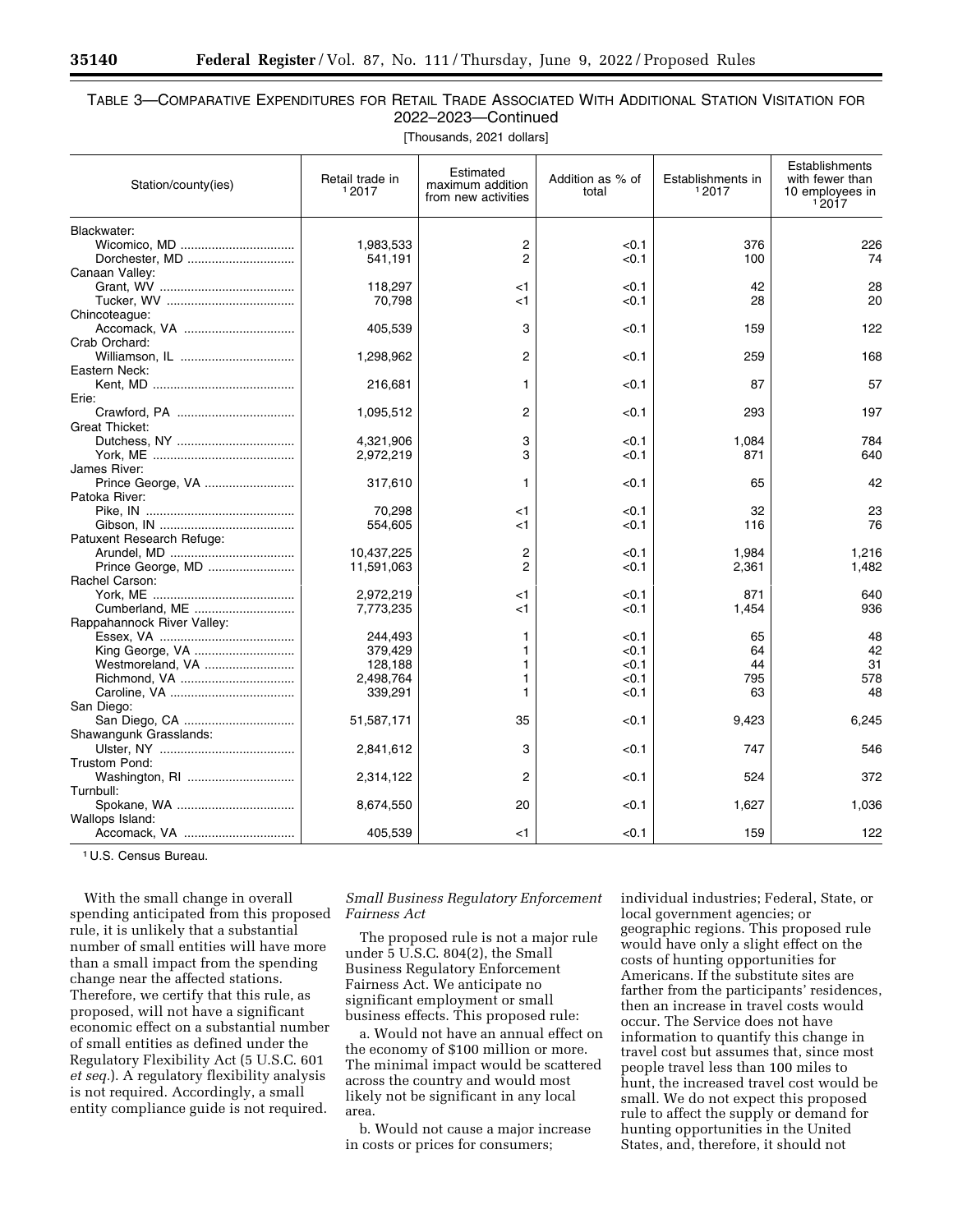affect prices for hunting equipment and supplies, or the retailers that sell equipment.

c. Would not have significant adverse effects on competition, employment, investment, productivity, innovation, or the ability of U.S.-based enterprises to compete with foreign-based enterprises. This proposed rule represents only a small proportion of recreational spending at NWRs. Therefore, if adopted, this rule would have no measurable economic effect on the wildlife-dependent industry, which has annual sales of equipment and travel expenditures of \$72 billion nationwide.

# *Unfunded Mandates Reform Act*

Since this proposed rule would apply to public use of federally owned and managed refuges, it would not impose an unfunded mandate on State, local, or Tribal governments or the private sector of more than \$100 million per year. The proposed rule would not have a significant or unique effect on State, local, or Tribal governments or the private sector. A statement containing the information required by the Unfunded Mandates Reform Act (2 U.S.C. 1531 *et seq.*) is not required.

#### *Takings (E.O. 12630)*

In accordance with E.O. 12630, this proposed rule would not have significant takings implications. This proposed rule would affect only visitors at NWRs, and would describe what they can do while they are on a Service station.

#### *Federalism (E.O. 13132)*

As discussed under *Regulatory Planning and Review* and *Unfunded Mandates Reform Act,* above, this proposed rule would not have sufficient federalism implications to warrant the preparation of a federalism summary impact statement under E.O. 13132. In preparing this proposed rule, we worked with State governments.

#### *Civil Justice Reform (E.O. 12988)*

In accordance with E.O. 12988, the Department of the Interior has determined that this proposed rule would not unduly burden the judicial system and that it meets the requirements of sections 3(a) and 3(b)(2) of the Order.

# *Energy Supply, Distribution or Use (E.O. 13211)*

On May 18, 2001, the President issued E.O. 13211 on regulations that significantly affect energy supply, distribution, or use. E.O. 13211 requires agencies to prepare Statements of Energy Effects when undertaking certain

actions. Because this proposed rule would add 2 NWRs to the list of refuges open to hunting and sport fishing and open or expand hunting or sport fishing at 17 other NWRs, it is not a significant regulatory action under E.O. 12866, and we do not expect it to significantly affect energy supplies, distribution, or use. Therefore, this action is not a significant energy action, and no Statement of Energy Effects is required.

# *Consultation and Coordination With Indian Tribal Governments (E.O. 13175)*

In accordance with E.O. 13175, we have evaluated possible effects on federally recognized Indian Tribes and have determined that there are no effects. We coordinate recreational use on NWRs and national fish hatcheries (NFHs) with Tribal governments having adjoining or overlapping jurisdiction before we propose the regulations.

#### *Paperwork Reduction Act (PRA)*

This proposed rule contains existing information collections. All information collections require approval by the Office of Management and Budget (OMB) under the Paperwork Reduction Act of 1995 (44 U.S.C. 3501 *et seq.*). We may not conduct or sponsor and you are not required to respond to a collection of information unless it displays a currently valid OMB control number. The OMB has reviewed and approved the information collection requirements associated with hunting and sport fishing activities across the National Wildlife Refuge System and National Fish Hatchery System and assigned the following OMB control numbers:

• 1018–0140, ''Hunting and Sport Fishing Application Forms and Activity Reports for National Wildlife Refuges, 50 CFR 25.41, 25.43, 25.51, 26.32, 26.33, 27.42, 30.11, 31.15, 32.1 to 32.72'' (Expires 12/31/2023),

• 1018–0102, ''National Wildlife Refuge Special Use Permit Applications and Reports, 50 CFR 25, 26, 27, 29, 30, 31, 32, & 36'' (Expires 01/31/2024),

• 1018–0135, "Electronic Federal Duck Stamp Program'' (Expires 01/31/ 2023),

• 1018–0093, ''Federal Fish and Wildlife Permit Applications and Reports—Management Authority; 50 CFR 13, 15, 16, 17, 18, 22, 23'' (Expires 08/31/2023), and

• 1024–0252, ''The Interagency Access Pass and Senior Pass Application Processes'' (Expires 09/30/ 2023).

In accordance with the PRA and its implementing regulations at 5 CFR 1320.8(d)(1), we provide the general public and other Federal agencies with an opportunity to comment on our

proposal to revise OMB control number 1018–0140. This helps us assess the impact of our information collection requirements and minimize the public's reporting burden. It also helps the public understand our information collection requirements and provide the requested data in the desired format.

As part of our continuing effort to reduce paperwork and respondent burdens, and in accordance with 5 CFR 1320.8(d)(1), we invite the public and other Federal agencies to comment on any aspect of this proposed information collection, including:

(1) Whether or not the collection of information is necessary for the proper performance of the functions of the agency, including whether or not the information will have practical utility;

(2) The accuracy of our estimate of the burden for this collection of information, including the validity of the methodology and assumptions used;

(3) Ways to enhance the quality, utility, and clarity of the information to be collected; and

(4) Ways to minimize the burden of the collection of information on those who are to respond, including through the use of appropriate automated, electronic, mechanical, or other technological collection techniques or other forms of information technology, *e.g.,* permitting electronic submission of response.

Comments that you submit in response to this proposed rulemaking are a matter of public record. Before including your address, phone number, email address, or other personal identifying information in your comment, you should be aware that your entire comment—including your personal identifying information—may be made publicly available at any time. While you can ask us in your comment to withhold your personal identifying information from public review, we cannot guarantee that we will be able to do so.

The Service's proposed rule (RIN 1018–BF66) would open, for the first time, hunting and sport fishing on two NWRs and open or expand hunting and sport fishing at 17 other NWRs. The additional burden associated with these new or expanded hunting and sport fishing opportunities, as well as the revised information collections identified below, require OMB approval.

Many refuges offer hunting and sport fishing activities without collecting any information. Those refuges that do collect hunter and angler information do so seasonally, usually once a year at the beginning of the hunting or sport fishing season. Some refuges may elect to collect the identical information via a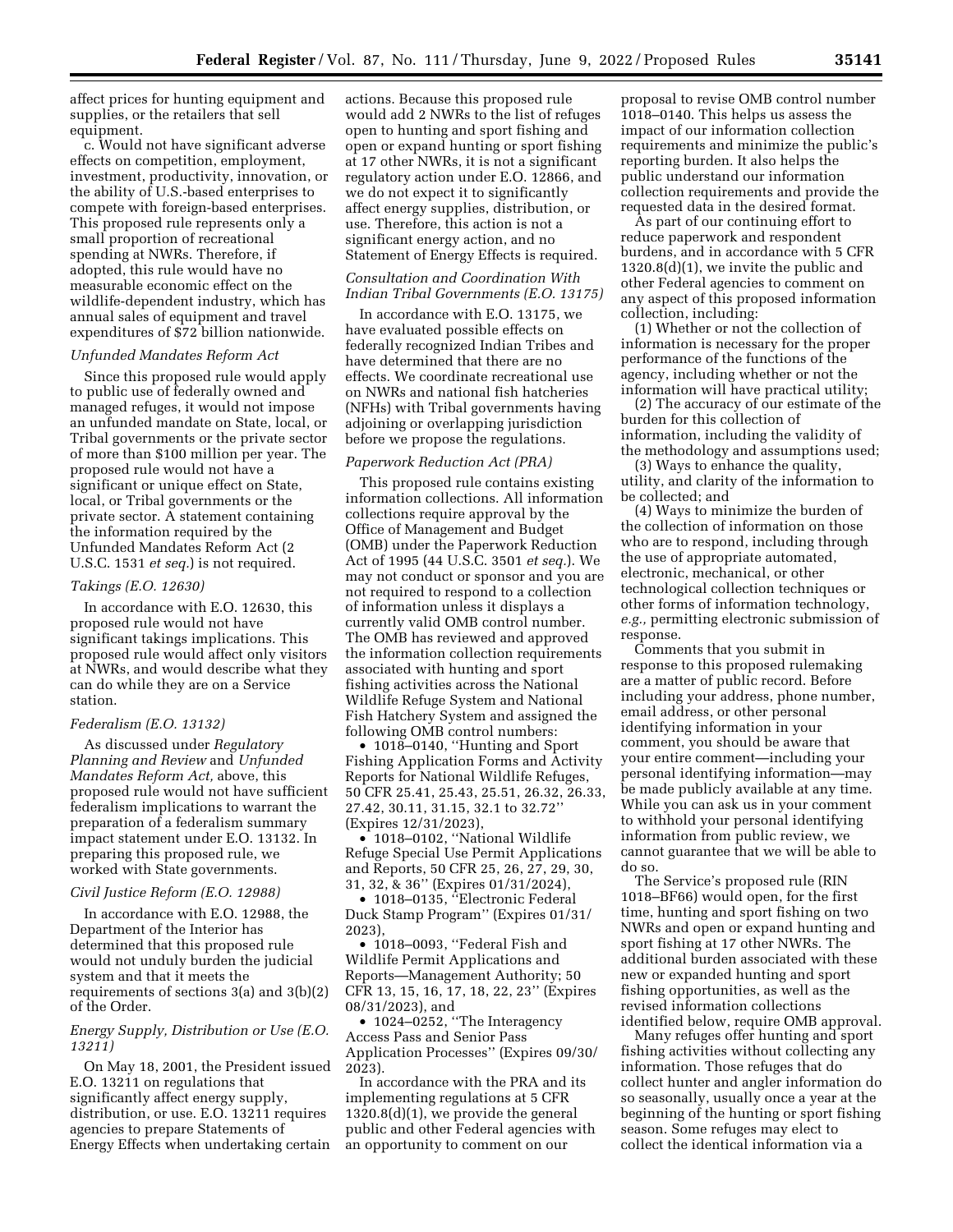non-form format (letter, email, or through discussions in person or over the phone). Some refuges provide the form electronically over the internet. In some cases, because of high demand and limited resources, we often provide hunt opportunities by lottery, based on dates, locations, or type of hunt.

The proposed changes to the existing information collections identified below require OMB approval:

Hunting Applications/Permit (FWS Form 3–2439, Hunt Application— National Wildlife Refuge System)

Form 3–2439 collects the following information from individuals seeking hunting experiences on the NWRs:

• *Lottery Application:* Refuges who administer hunting via a lottery system will use Form 3–2439 as the lottery application. If the applicant is successful, the completed Form 3–2439 also serves as their permit application, avoiding a duplication of burden on the public filling out two separate forms.

• *Date of application:* We often have application deadlines, and this information helps staff determine the order in which we received the applications. It also ensures that the information is current.

• *Methods:* Some refuges hold multiple types of hunts, *i.e.,* archery, shotgun, primitive weapons, etc. We ask for this information to identify opportunity(ies) a hunter is applying for.

• *Species Permit Type:* Some refuges allow only certain species, such as moose, elk, or bighorn sheep, to be hunted. We ask hunters to identify which species they are applying to hunt for.

• *Applicant information:* We collect name, address, phone number(s), and email so we can contact the applicant/ permittee either during the application process, when the applicant is successful in a lottery drawing, or after receiving a permit.

• *Party Members:* Some refuges allow the permit applicant to include additional hunters in their group. We collect the names of all additional hunters, when allowed by the refuge.

• *Parent/Guardian Contact Information:* We collect name, relationship, address, phone number(s), and email for a parent/guardian of youth hunters. We ask for this information in the event of an emergency.

• *Date:* We ask hunters for their preferences for hunt dates.

• *Hunt/Blind Location:* We ask hunters for their preferences for hunt units, areas, or blinds.

• *Special hunts:* Some refuges hold special hunts for youth, hunters who are

disabled, or other underserved populations. We ask hunters to identify if they are applying for these special hunts. For youth hunts, we ask for the age of the hunter at the time of the hunt.

• *Signature and date:* To confirm that the applicant (and parent/guardian, if a youth hunter) understands the terms and conditions of the permit.

*Proposed revisions to FWS Form 3– 2439:* 

With this submission, we propose to add an option for refuges to allow mobility impaired applicants to reserve specific hunting blinds upon providing proof of disability. The refuge will not retain the proof of disability. The documentation will be shredded upon approval of the blind reservation.

# Self-Clearing Check-in Permit (FWS Form 3–2405)

FWS Form 3–2405 has three parts: • Self-Clearing Daily Check-in Permit. Each user completes this portion of the form (date of visit, name, and telephone numbers) and deposits it in the permit box prior to engaging in any activity on the refuge.

• Self-Clearing Daily Visitor Registration Permit. Each user must complete the front side of the form (date, name, city, State, zip code, and purpose of visit) and carry this portion while on the refuge. At the completion of the visit, each user must complete the reverse side of the form (number of hours on refuge, harvest information (species and number), harvest method, angler information (species and number), and wildlife sighted (*e.g.,*  black bear and hog)) and deposit it in the permit box.

• Self-Clearing Daily Vehicle Permit. The driver and each user traveling in the vehicle must complete this portion (date) and display in clear view in the vehicle while on the refuge.

We use FWS Form 3–2405 to collect: • Information on the visitor (name, address, and contact information). We use this information to identify the visitor or driver/passenger of a vehicle while on the refuge. This is extremely valuable information should visitors become lost or injured. Law enforcement officers can easily check vehicles for these cards in order to determine a starting point for the search or to contact family members in the event of an abandoned vehicle. Having this information readily available is critical in a search and rescue situation.

• Purpose of visit (hunting, sport fishing, wildlife observation, wildlife photography, auto touring, birding, hiking, boating/canoeing, visitor center, special event, environmental education class, volunteering, other recreation).

This information is critical in determining public use participation in wildlife management programs. This not only allows the refuge to manage its hunt and other visitor use programs, but also to increase and/or improve facilities for non-consumptive uses that are becoming more popular on refuges. Data collected will also help managers better allocate staff and resources to serve the public as well as develop annual performance measures.

• Success of harvest by hunters/ anglers (number and type of harvest/ caught). This information is critical to wildlife management programs on refuges. Each refuge will customize the form by listing game species and incidental species available on the refuge, hunting methods allowed, and data needed for certain species (*e.g.,* for deer, whether it is a buck or doe and the number of points; or for turkeys, the weight and beard and spur lengths).

• Visitor observations of incidental species. This information will help managers develop annual performance measures and provides information to help develop resource management planning.

• Photograph of animal harvested (specific refuges only). This requirement documents the sex of animal prior to the hunter being eligible to harvest the opposite sex (where allowed).

• Date of visit and/or area visited.

• Comments. We encourage visitors

to comment on their experience. *Proposed revisions to FWS Form 3– 2405:* 

With this submission, we propose the addition of a question asking hunters to provide the total number of hunt days on the refuge (at the conclusion of their hunting activities). Refuge management will use this information to monitor and evaluate hunt quality and resource impacts.

We will propose to renew, without change, the remaining information collections identified below currently approved by OMB:

Sport Fishing Application/Permit (FWS Form 3-2358, "Sport Fishing-Shrimping-Crabbing-Frogging Permit Application'')

Form 3–2358 allows the applicant to choose multiple permit activities, and requests the applicant provide the State fishing license number. The form provides the refuge with more flexibility to insert refuge-specific requirements/ instructions, along with a permit number and dates valid for season issued.

We collect the following information from individuals seeking sport fishing experiences: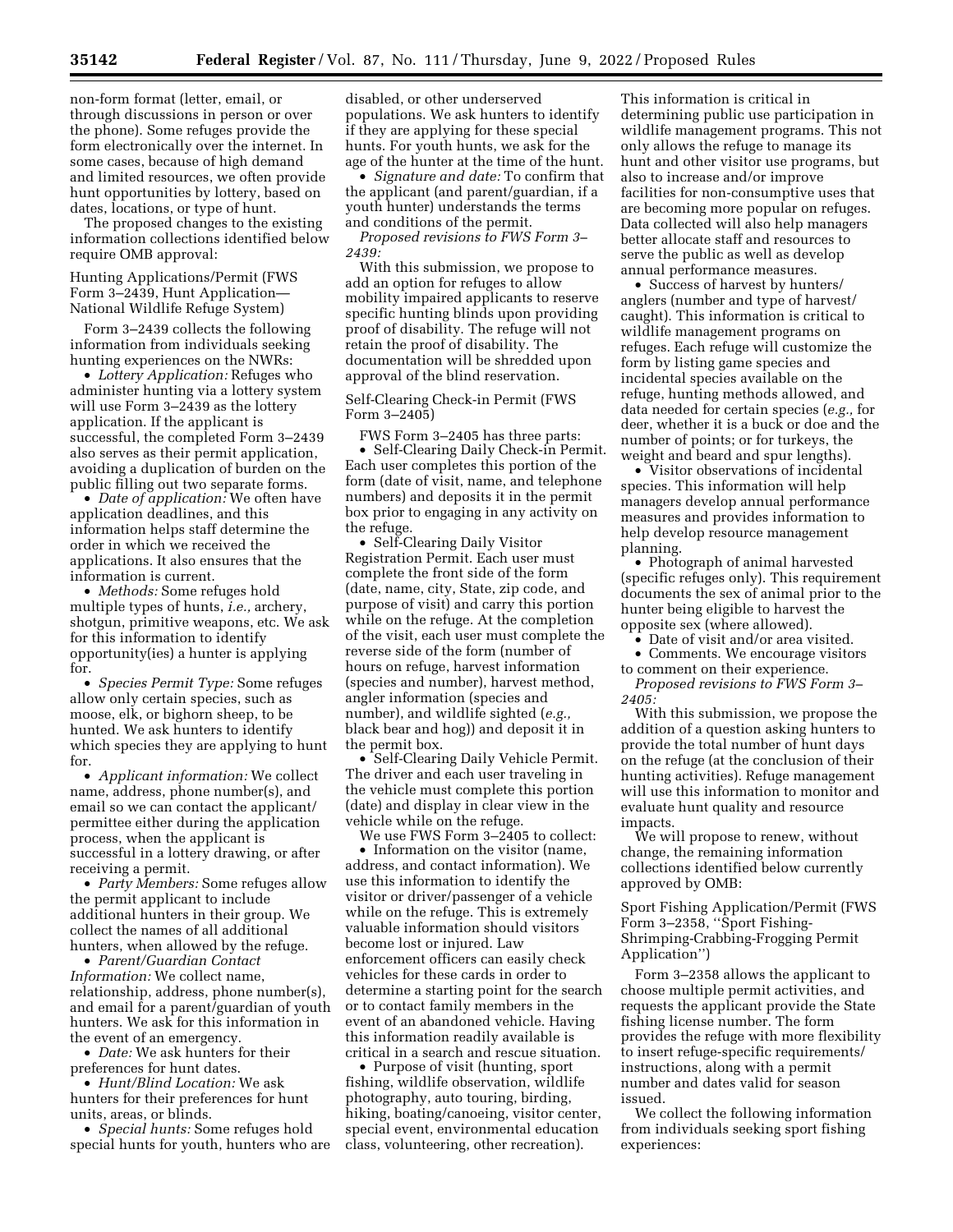• *Date of application:* We often have application deadlines, and this information helps staff determine the order in which we received the applications. It also ensures that the information is current.

• *State fishing license number:* We ask for this information to verify the applicant is legally licensed by the State (where required).

• *Permit Type:* On sport fishing permits, we ask what type of activity (crabbing, shrimping, frogging, etc.) is being applied for.

• *Applicant information:* We collect name, address, phone number(s), and email so we can contact the applicant/ permittee either during the application process or after receiving a permit.

• *Signature and date:* To confirm that the applicant (and parent/guardian, if a youth hunter) understands the terms and conditions of the permit.

#### Harvest/Fishing Activity Reports

We have one harvest/fishing activity report, FWS Form 3–2439, to be completed by hunters which addresses the species unique to the refuge being hunted. We ask users to report on their success after their experience so that we can evaluate hunt quality and resource impacts.

We collect the following information on the harvest reports:

• State-issued hunter identification (ID)/license number (*Note:* Refuges/ hatcheries that rely on the State agency to issue hunting permits are not required to collect the permittee's personal identifying information (PII) on the harvest form. Those refuges/ hatcheries may opt to collect only the State ID number assigned to the hunter in order to match harvest data with their issued permit. Refuges/hatcheries will collect either hunter PII or State-issued ID number, but not both.).

• Species observed. Data will be used by refuge/hatchery staff to document the presence of rare or unusual species (*e.g.,*  endangered or threatened species, or invasive species).

• Permit number/type. Data will be used to link the harvest report to the issued permit.

• Hunt Tag Number. Data will be used to link the harvest report to the species-specific hunt tag.

• Number of youth (younger than 18) in party. Data will be used to better understand volume of youth hunting on a refuge/hatchery. Specific hunter names are not collected, just total number of youths in hunting party.

• Harvested by. Data will be used to determine ratio of adults to youth hunters. Specific hunter names are not collected.

### Labeling/Marking Requirements

As a condition of the permit, some refuges require permittees to label hunting and/or sport fishing gear used on the refuge. This equipment may include items such as the following: tree stands, blinds, or game cameras; hunting dogs (collars); flagging/trail markers; boats; and/or sport fishing equipment such as jugs, trotlines, and crawfish or crab traps. Refuges require the owner to label their equipment with their last name, the State-issued hunting/fishing license number, and/or hunting/fishing permit number. Refuges may also require equipment for youth hunters include "YOUTH" on the label. This minimal information is necessary in the event the refuge needs to contact the owner.

#### Required Notifications

On occasion, hunters may find their game has landed outside of established hunting boundaries. In this situation, hunters must notify an authorized refuge employee to obtain consent to retrieve the game from an area closed to hunting or entry only upon specific consent. Certain refuges also require

hunters to notify the refuge manager when hunting specific species (*e.g.,*  black bear, bobcat, or eastern coyote) with trailing dogs. Refuges encompassing privately owned lands, referred to as ''easement overlay refuges'' or ''limited-interest easement refuges,'' may also require the hunter to obtain written or oral permission from the landowner prior to accessing the land.

Due to the wide range of hunting and sport fishing opportunities offered on NWRs and NFHs, the refuges and fish hatcheries may customize the forms to remove any fields that are not pertinent to the recreational opportunities they offer. Refuges will not add any new fields to the forms, but the order of the fields may be reorganized. Refuges may also customize the forms with instructions and permit conditions specific to a particular unit for the hunting/sport fishing activity. Copies of the draft forms are available to the public by submitting a request to the Service Information Collection Clearance Officer using one of the methods identified above in **ADDRESSES**.

*Title of Collection:* Hunting and Fishing Application Forms and Activity Reports for National Wildlife Refuges and National Fish Hatcheries, 50 CFR parts 32 and 71.

*OMB Control Number:* 1018–0140. *Form Number:* FWS Forms 3–2358, 3– 2405, 3–2439, and 3–2542.

*Type of Review:* Revision of a currently approved collection.

*Respondents/Affected Public:*  Individuals and households.

*Respondent's Obligation:* Required to Obtain or Retain a Benefit.

*Frequency of Collection:* On occasion. *Estimated Annual Non-hour Burden Cost:* \$87,365 (application fees associated with hunting and sport fishing activities).

| Activity | Annual number<br>of responses | Completion time<br>per response<br>(minutes) | Total annual<br>burden hours* |
|----------|-------------------------------|----------------------------------------------|-------------------------------|
|          | 2.662                         |                                              | 222                           |
|          | 591.577                       | 15                                           | 147,894                       |
|          | 361,359                       | 10                                           | 60.227                        |
|          | 2.341                         | 10                                           | 390                           |
|          | 498                           | 30                                           | 249                           |
|          | 673.618                       |                                              | 56.135                        |
| Totals   | .632.055                      |                                              | 265.117                       |

\* Rounded.

The above burden estimates indicate an expected total of 1,632,055 responses and 265,117 burden hours across all of our forms. These totals reflect expected

increases of 1,652 responses and 270 burden hours relative to our previous information collection request. We expect minimal burden increases as a

direct result of the increased number of hunting and fishing opportunities on Service stations under this proposed rule.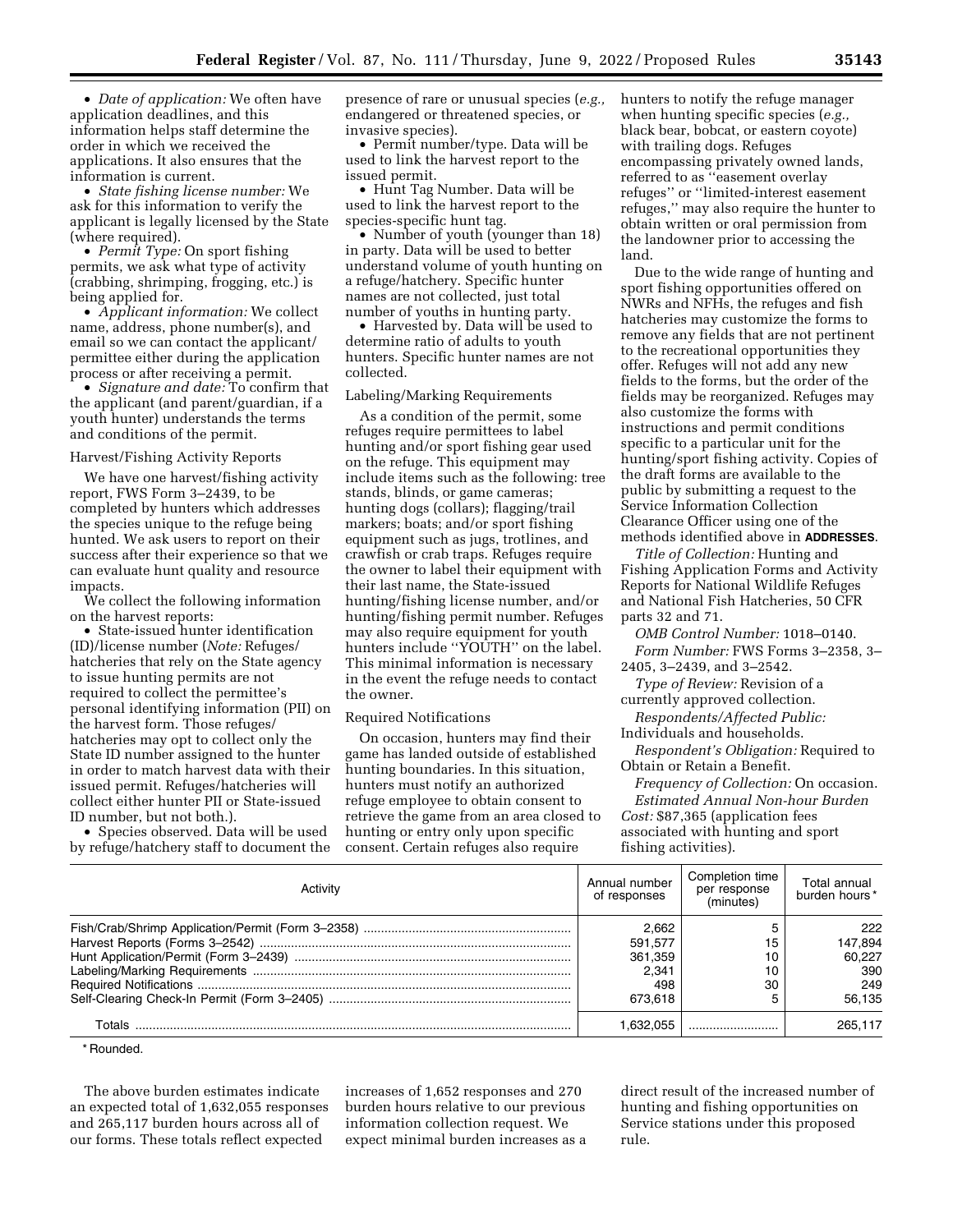Send your comments and suggestions on this information collection by the date indicated under *Information collection requirements* in **DATES** to the Service Information Collection Clearance Officer, U.S. Fish and Wildlife Service, 5275 Leesburg Pike, MS: PRB (JAO/3W), Falls Church, VA 22041–3803 (mail); or *Info*\_*[Coll@fws.gov](mailto:Info_Coll@fws.gov)*  (email). Please reference OMB Control Number 1018–0140 in the subject line of your comments.

### *Endangered Species Act Section 7 Consultation*

We comply with section 7 of the Endangered Species Act of 1973, as amended (16 U.S.C. 1531 *et seq.*), when developing comprehensive conservation plans and step-down management plans—which would include hunting and/or fishing plans—for public use of refuges and hatcheries, and prior to implementing any new or revised public recreation program on a station as identified in 50 CFR 26.32. We complied with section 7 for each of the stations affected by this proposed rulemaking.

#### *National Environmental Policy Act*

We analyzed this proposed rule in accordance with the criteria of the National Environmental Policy Act of 1969 (NEPA; 42 U.S.C. 4332(C)), 43 CFR part 46, and 516 Departmental Manual (DM) 8.

A categorical exclusion from NEPA documentation applies to publication of proposed amendments to stationspecific hunting and fishing regulations because they are technical and procedural in nature, and the environmental effects are too broad, speculative, or conjectural to lend themselves to meaningful analysis (43 CFR 46.210 and 516 DM 8). Concerning the actions that are the subject of this proposed rulemaking, we have complied with NEPA at the project level when developing each proposal. This is consistent with the Department of the Interior instructions for compliance with NEPA where actions are covered sufficiently by an earlier environmental document (43 CFR 46.120).

Prior to the addition of a refuge or hatchery to the list of areas open to hunting and fishing in 50 CFR parts 32 and 71, we develop hunting and fishing plans for the affected stations. We incorporate these proposed station hunting and fishing activities in the station comprehensive conservation plan and/or other step-down management plans, pursuant to our refuge planning guidance in 602 Fish and Wildlife Service Manual (FW) 1, 3, and 4. We prepare these comprehensive

conservation plans and step-down plans in compliance with section 102(2)(C) of NEPA, the Council on Environmental Quality's regulations for implementing NEPA in 40 CFR parts 1500 through 1508, and the Department of Interior's NEPA regulations 43 CFR part 46. We invite the affected public to participate in the review, development, and implementation of these plans. Copies of all plans and NEPA compliance are available from the stations at the addresses provided below.

# **Available Information for Specific Stations**

Individual refuge and hatchery headquarters have information about public use programs and conditions that apply to their specific programs and maps of their respective areas. To find out how to contact a specific refuge or hatchery, contact the appropriate Service office for the States listed below:

Hawaii, Idaho, Oregon, and Washington. Regional Chief, National Wildlife Refuge System, U.S. Fish and Wildlife Service, Eastside Federal Complex, Suite 1692, 911 NE 11th Avenue, Portland, OR 97232–4181; Telephone (503) 231–6203.

Arizona, New Mexico, Oklahoma, and Texas. Regional Chief, National Wildlife Refuge System, U.S. Fish and Wildlife Service, P.O. Box 1306, 500 Gold Avenue SW, Albuquerque, NM 87103; Telephone (505) 248–6635.

Illinois, Indiana, Iowa, Michigan, Minnesota, Missouri, Ohio, and Wisconsin. Regional Chief, National Wildlife Refuge System, U.S. Fish and Wildlife Service, 5600 American Blvd. West, Suite 990, Bloomington, MN 55437–1458; Telephone (612) 713–5476.

Alabama, Arkansas, Florida, Georgia, Kentucky, Louisiana, Mississippi, North Carolina, South Carolina, Tennessee, Puerto Rico, and the Virgin Islands. Regional Chief, National Wildlife Refuge System, U.S. Fish and Wildlife Service, 1875 Century Boulevard, Atlanta, GA 30345; Telephone (404) 679–7356.

Connecticut, Delaware, District of Columbia, Maine, Maryland, Massachusetts, New Hampshire, New Jersey, New York, Pennsylvania, Rhode Island, Vermont, Virginia, and West Virginia. Regional Chief, National Wildlife Refuge System, U.S. Fish and Wildlife Service, 300 Westgate Center Drive, Hadley, MA 01035–9589; Telephone (413) 253–8307.

Colorado, Kansas, Montana, Nebraska, North Dakota, South Dakota, Utah, and Wyoming. Regional Chief, National Wildlife Refuge System, U.S. Fish and Wildlife Service, 134 Union Blvd., Lakewood, CO 80228; Telephone (303) 236–4377.

Alaska. Regional Chief, National Wildlife Refuge System, U.S. Fish and Wildlife Service, 1011 E. Tudor Rd., Anchorage, AK 99503; Telephone (907) 786–3545.

California and Nevada. Regional Chief, National Wildlife Refuge System, U.S. Fish and Wildlife Service, 2800 Cottage Way, Room W–2606, Sacramento, CA 95825; Telephone (916) 767–9241.

# **Primary Author**

Kate Harrigan, Division of Natural Resources and Conservation Planning, National Wildlife Refuge System, is the primary author of this rulemaking document.

#### **List of Subjects in 50 CFR Part 32**

Fishing, Hunting, Reporting and recordkeeping requirements, Wildlife, Wildlife refuges.

## **Proposed Regulation Promulgation**

For the reasons set forth in the preamble, we propose to amend title 50, chapter I, subchapter C of the Code of Federal Regulations as follows:

#### **PART 32—HUNTING AND FISHING**

■ 1. The authority citation for part 32 continues to read as follows:

**Authority:** 5 U.S.C. 301; 16 U.S.C. 460k, 664, 668dd–668ee, and 715i; Pub. L. 115–20, 131 Stat. 86.

■ 2. Amend § 32.7 by:

 $\blacksquare$  a. Redesignating paragraphs (e)(17) through (23) as paragraphs (e)(18) through (24) and adding a new paragraph (e)(17);

 $\bullet$  b. Redesignating paragraphs (s)(2) through (7) as paragraphs (s)(3) through (8) and adding a new paragraph (s)(2); and

■ d. Redesignating paragraphs (ff)(3) through (10) as paragraphs (ff)(4) through (11) and adding a new paragraph (ff)(3).

The additions read as follows:

**§ 32.7 What refuge units are open to hunting and/or sport fishing?** 

\* \* \* \* \* (e) \* \* \*

(17) San Diego National Wildlife Refuge.

- \* \* \* \* \*
- $(s) * * * *$

(2) Great Thicket National Wildlife Refuge.

- \* \* \* \* \*
- (ff) \* \* \*

(3) Great Thicket National Wildlife Refuge.

- \* \* \* \* \* ■ 3. Amend § 32.24 by:
- a. Revising paragraphs (m)(1)(ix) and  $(m)(4)(i);$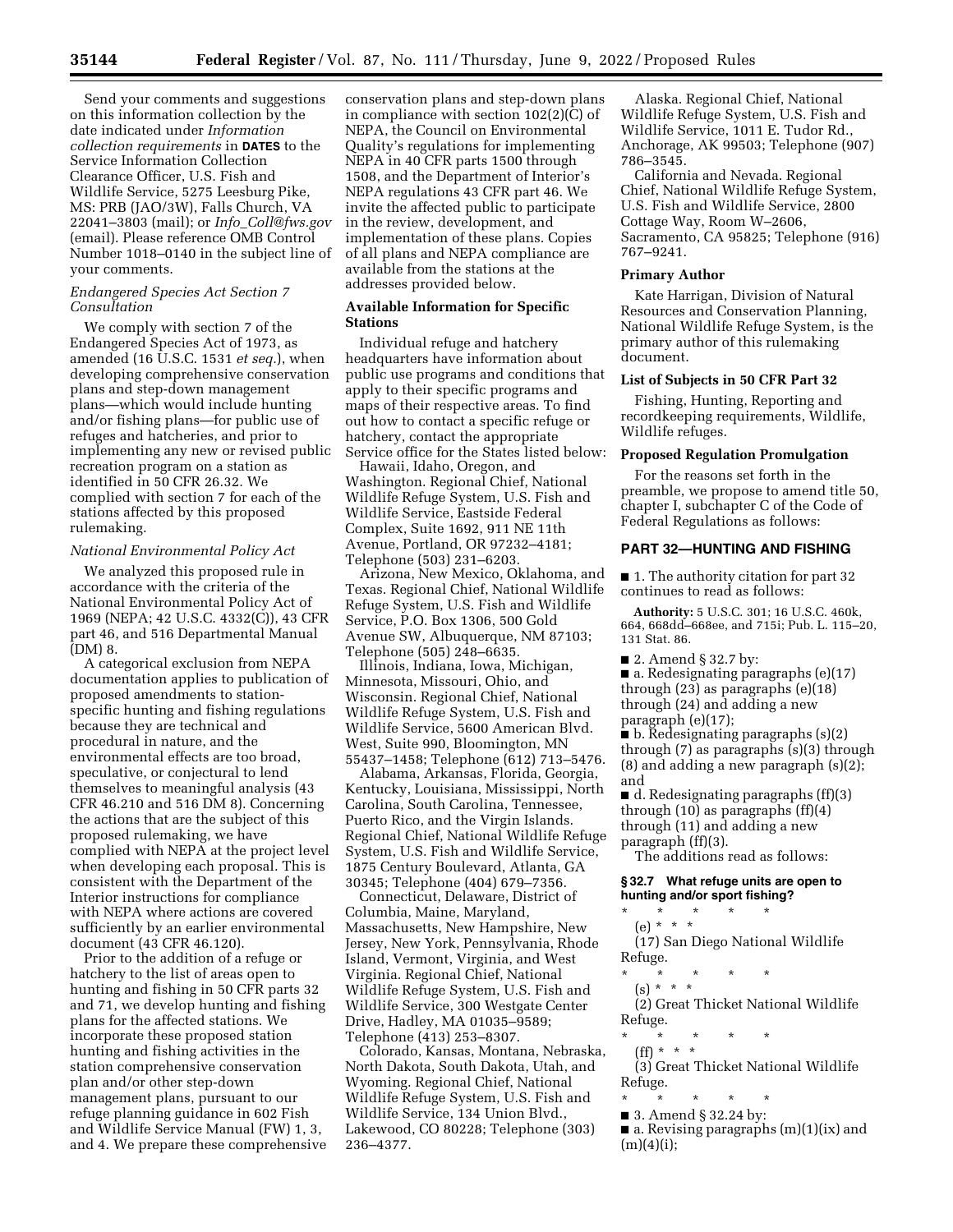■ b. Redesignating paragraphs (q) through  $(w)$  as  $(r)$  through  $(x)$ ;

■ c. Adding new paragraph (q); and ■ d. Revising newly redesignated

paragraphs (t)(2)(ii) and (w)(2)(ii). The revisions and addition read as follows:

#### **§ 32.24 California.**

\* \* \* \* \* (m) \* \* \*  $(1)^{x}$  \* \* (ix) We only allow access to the hunt

area by foot and nonmotorized cart. \* \* \* \* \*

(4) \* \* \*

(i) We prohibit fishing from October 1 to January 31.

\* \* \* \* \* (q) San Diego National Wildlife Refuge—(1) [Reserved]

(2) *Upland game hunting.* We allow hunting of quail, mourning and whitewinged dove, spotted and ringed turtle dove, Eurasian collared-dove, brush rabbit, cottontail rabbit, and jackrabbit on designated areas of the refuge subject to the following conditions:

(i) Archery hunting of quail is limited to September 1 to the closing date established by the California Department of Fish and Wildlife (CDFW).

(ii) Hunting of brush rabbit and cottontail rabbit is limited to September 1 to the closing date established by CDFW.

(iii) Hunting of Eurasian collareddove and jackrabbit is limited to September 1 to the last day of February.

(iv) We allow shotguns and archery

only. Falconry is prohibited. (v) You may not possess more than 25

shot shells while in the field. (vi) We allow the use of dogs when

hunting upland game. (3) *Big game hunting.* We allow

hunting of mule deer on designated areas of the refuge.

(4) [Reserved]

- $\star$   $\star$
- (t) \* \* \*
- $(2) * * * *$

(ii) The conditions set forth at paragraphs (t)(1)(ii) and (iii) of this section apply.

- \* \* \* \* \*
- $(w) * * * *$
- $(2) * * * *$

(ii) The conditions set forth at paragraphs (w)(1)(i) through (viii) of this section apply.

\* \* \* \* \* ■ 4. Amend § 32.29 by revising paragraph (a)(3) to read as follows:

#### **§ 32.29 Georgia.**

\* \* \* \* \*

 $(a) * * * *$ 

(3) *Big game hunting.* We allow alligator hunting on designated areas of the refuge subject to the following condition: We only allow alligator hunting on dates outlined by the State of Georgia during the first two weekends (from legal sunset Friday through legal sunrise Monday) of the State alligator season.

\* \* \* \* \* ■ 5. Amend § 32.33 by revising paragraph (c) to read as follows:

#### **§ 32.33 Indiana.**

\* \* \* \* \* (c) Patoka River National Wildlife Refuge and Management Area—(1) *Migratory game bird hunting.* We allow hunting of duck, goose, merganser, coot, woodcock, dove, snipe, rail, and crow on designated areas of the refuge and the White River Wildlife Management Area subject to the following conditions:

(i) You must remove all boats, decoys, blinds, and blind materials after each day's hunt (see §§ 27.93 and 27.94 of this chapter).

(ii) We prohibit hunting and the discharge of a weapon within 150 yards (137 meters) of any dwelling or any building that may be occupied by people, pets, or livestock and within 50 yards (45 meters) of all designated public use facilities, including, but not limited to, parking areas and established hiking trails listed in the refuge hunting and fishing brochure.

(iii) You may only use or possess approved non-lead shot shells, ammunition, and tackle while in the field.

(2) *Upland game hunting.* We allow hunting of bobwhite quail, pheasant, cottontail rabbit, squirrel (gray and fox), red and gray fox, coyote, opossum, striped skunk, and raccoon subject to the following conditions:

(i) We allow the use of dogs for hunting, provided the dog is under the immediate control of the hunter at all times.

(ii) The conditions set forth at paragraphs (c)(1)(i) through (iii) of this section apply.

(3) *Big game hunting.* We allow hunting of white-tailed deer and wild turkey on designated areas of the refuge subject to the following conditions:

(i) The conditions set forth at paragraphs (c)(1)(i) through (iii) of this section apply.

(ii) On the Columbia Mine Unit, you may only hunt white-tailed deer during the first week (7 days) of the following seasons, as governed by the State: archery, firearms, and muzzleloader.

(iii) On the Columbia Mine Unit, you may leave portable tree stands overnight

only when the unit is open to hunting and for a 2-day grace period before and after the special season.

(iv) On the Columbia Mine Unit, if you use a rifle to hunt, you may use only rifles allowed by State regulations for hunting on public land.

(4) *Sport fishing.* We allow sport fishing on designated areas of the refuge subject to the following conditions:

(i) We allow fishing from legal sunrise to legal sunset.

(ii) We allow fishing only with rod and reel, pole and line, bow and arrow, or crossbow.

(iii) The minimum size limit for largemouth bass on Snakey Point Marsh and on the Columbia Mine Unit is 14 inches (35.6 centimeters).

(iv) We prohibit the taking of any turtle, frog, leech, minnow, crayfish, and mussel (clam) species by any method on the refuge (see § 27.21 of this chapter).

(v) You must remove boats at the end of each day's fishing activity (see § 27.93 of this chapter).

(vi) The condition set forth at paragraph (c)(1)(iii) of this section applies.

- \* \* \* \* \*
- 6. Amend § 32.38 by:
- a. Redesignating paragraphs (b)
- through (g) as (c) through (h);
- b. Adding new paragraph (b); ■ c. Revising newly redesignated
- paragraphs (c)(2)(i), (c)(3)(i), (f)(2),
- $(f)(3)(i)$ ,  $(f)(3)(iii)$ , and  $(f)(3)(vi)$ ;
- d. Adding new paragraph (f)(3)(vii); and

■ e. Revising newly redesignated paragraphs  $(g)(2)(i)$  and  $(g)(3)(i)$ .

\* \* \* \* \*

The additions and revisions read as follows:

# **§ 32.38 Maine.**

(b) Great Thicket National Wildlife Refuge—(1) *Migratory game bird hunting.* We allow hunting of duck, sea duck, dark goose, light goose, woodcock, and coot on designated areas of the refuge subject to the following conditions:

(i) You must obtain and sign a refuge hunt information sheet and carry the information sheet at all times.

(ii) We allow the use of dogs consistent with State regulations.

(iii) We allow access for hunting from one hour before legal hunting hours

until one hour after legal hunting hours. (iv) We allow take of migratory birds by falconry on the refuge during State seasons.

(2) *Upland game hunting.* We allow hunting of grouse and the incidental take of fox and coyote while deer hunting on designated areas of the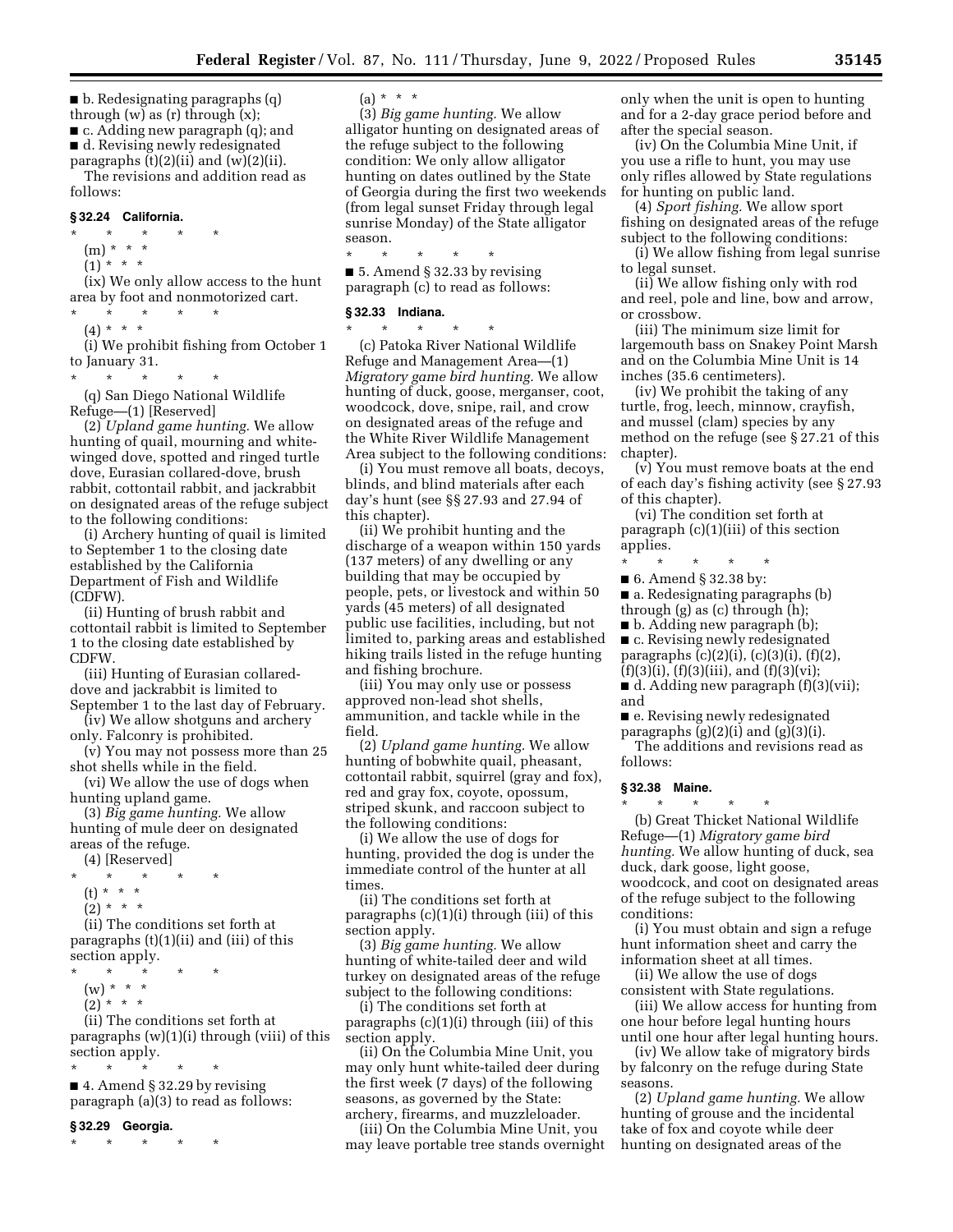refuge subject to the following conditions:

(i) The conditions set forth at paragraphs (b)(1)(i) through (b)(1)(iii) of this section apply.

(ii) We prohibit night hunting of coyote.

(iii) We allow take of grouse by falconry on the refuge during the State season.

(3) *Big game hunting.* We allow hunting of wild turkey and white-tailed deer, and the incidental take of fox and coyote while deer hunting, on designated areas of the refuge subject to the following conditions:

(i) The conditions set forth at paragraphs (b)(1)(i) through (b)(1)(iii) of this section apply.

(ii) All species harvested on the refuge must be retrieved.

- (4) [Reserved]
- $(c) * * * *$
- $(2) * * * *$

(i) The conditions set forth at paragraphs  $(c)(1)(i)$ ,  $(ii)$  (except for hunters pursuing raccoon and coyote at night), (iii), and (iv) of this section apply.

- \* \* \* \* \*
- (3) \* \* \*

(i) The conditions set forth at paragraphs (c)(1)(i), (ii), and (iv) of this section apply.

\* \* \* \* \*

 $(f) * * * *$ 

(2) *Upland game hunting.* We allow hunting of grouse, fox, and coyote on designated areas of the refuge subject to the following conditions:

(i) The conditions set forth at paragraphs (f)(1)(i) and (iii) of this section apply.

(ii) We allow take of grouse by falconry on the refuge during State seasons.

(3) \* \* \*

(i) The conditions as set forth at paragraphs  $(f)(1)(i)$  and  $(iv)$  of this section apply.

\* \* \* \* \* (iii) We allow turkey hunting during the fall season as designated by the State. Turkey hunting in the spring is a mentor-led hunt only.

\* \* \* \* \* (vi) We allow access for hunting from 1 hour before legal hunting hours until

1 hour after legal hunting hours. (vii) All species harvested on the refuge must be retrieved.

- $\star$   $\star$
- 
- (g) \* \* \* (2) \* \* \*
- (i) The conditions set forth at

paragraphs (g)(1)(i) through (iv) (except for hunters pursing raccoon or coyote at night) of this section apply.

\* \* \* \* \*

 $(3) * * * *$ 

(i) The conditions set forth at paragraphs  $(g)(1)(i)$ ,  $(ii)$ , and  $(iv)$  of this section apply.

- \* \* \* \* \*
- 7. Amend § 32.39 by:
	- $\blacksquare$  a. Revising paragraph (a)(1)(i);
	- b. Adding paragraph (a)(2);
	- $\blacksquare$  c. Revising paragraphs (a)(3)(i)(D),
	- $(a)(3)(iii)$ , and  $(a)(3)(v)(A);$ ■ d. Adding paragraphs (a)(4)(iii) and (b)(2);
	- e. Revising paragraphs (b)(3)(i)(C) and
	- $(b)(3)(iii)(A);$ ■ f. Adding paragraphs (b)(4)(iii) and  $(c)(3)(iii);$  and
	- $\blacksquare$  g. Revising paragraph (c)(4).

The revisions and additions read as follows:

# **§ 32.39 Maryland.**

- \* \* \* \* \*
	- (a) \* \* \*
	- $(1) * * * *$

(i) You must obtain, and possess while hunting, a refuge waterfowl hunting permit (printed and signed copy of permit from *Recreation.gov*). \* \* \* \* \*

(2) *Upland game hunting.* We allow incidental take of coyote during the prescribed State season while deer hunting on designated areas of the refuge subject to the following conditions:

(i) The conditions set forth at paragraphs (a)(3)(i) through (v) apply.

(ii) Coyote may only be taken with firearms and archery equipment allowed during the respective deer seasons.

(iii) We prohibit the use of electronic predator calls.

(iv) We require the use of non-lead ammunition.

- $(3) * * * *$  $(i)$  \* \* \*
- 

(D) We prohibit the use of rimfire or centerfire rifles and all handguns, except those that fire straight wall cartridges as defined by State law that are legal for deer hunting. \* \* \* \* \*

(iii) We allow turkey hunt permit holders (printed and signed copy of permit from *Recreation.gov*) to have an assistant, who must remain within sight and normal voice contact and abide by the rules set forth in the refuge's turkey hunting brochure.

\* \* \* \* \*

(v) \* \* \*

(A) We require disabled hunters to have an America the Beautiful Access pass (OMB Control 1024–0252) in their possession while hunting in disabled areas.

\* \* \* \* \* (4) \* \* \*

(iii) We prohibit the use of lead fishing tackle while fishing in refuge waters.

(b) \* \* \*

(2) *Upland game hunting.* We allow incidental take of coyote during the prescribed State season while deer hunting on designated areas of the refuge subject to the following conditions:

(i) The conditions set forth at paragraphs (b)(3)(i) through (iii) apply.

(ii) Coyote may only be taken with firearms and archery equipment allowed during the respective deer seasons.

(iii) We prohibit the use of electronic predator calls.

(iv) We require the use of non-lead ammunition.

 $(3) * * * *$ 

 $(i) * * * *$ 

(C) We prohibit organized deer drives. We define a ''deer drive'' as an organized or planned effort to pursue, drive, chase, or otherwise frighten or cause deer to move in the direction of any person(s) who is part of the organized or planned hunt and known to be waiting for the deer.

\* \* \* \* \*  $(iii) * * * *$ 

(A) We require disabled hunters to have an America the Beautiful Access pass (OMB Control 1024–0252) in their possession while hunting in disabled areas.

\* \* \* \* \*

(4) \* \* \*

(iii) We prohibit the use of lead fishing tackle while fishing from designated shoreline areas on refuge.

- $(c) * * * *$
- $(3) * * * *$

(iii) We prohibit shooting a projectile from a firearm, muzzleloader, bow, or crossbow from, down, or across any road that is traveled by vehicular traffic.

(4) *Sport fishing.* We allow sport fishing on designated areas of the refuge subject to the following condition: We prohibit the use or possession of lead fishing tackle.

- \* \* \* \* \*
- 8. Amend § 32.45 by:

■ a. Revising paragraphs (b)(2) and  $(v)(1)$ ; and

 $\blacksquare$  b. Adding new paragraph  $(v)(3)(v)$ . The revisions and addition read as follows:

### **§ 32.45 Montana.**

- \* \* \* \* \*
	- (b) \* \* \*

(2) *Upland game hunting.* We allow the hunting of pheasant, sharp-tailed grouse, gray partridge, coyote, skunk, red fox, raccoon, hare, rabbit, and tree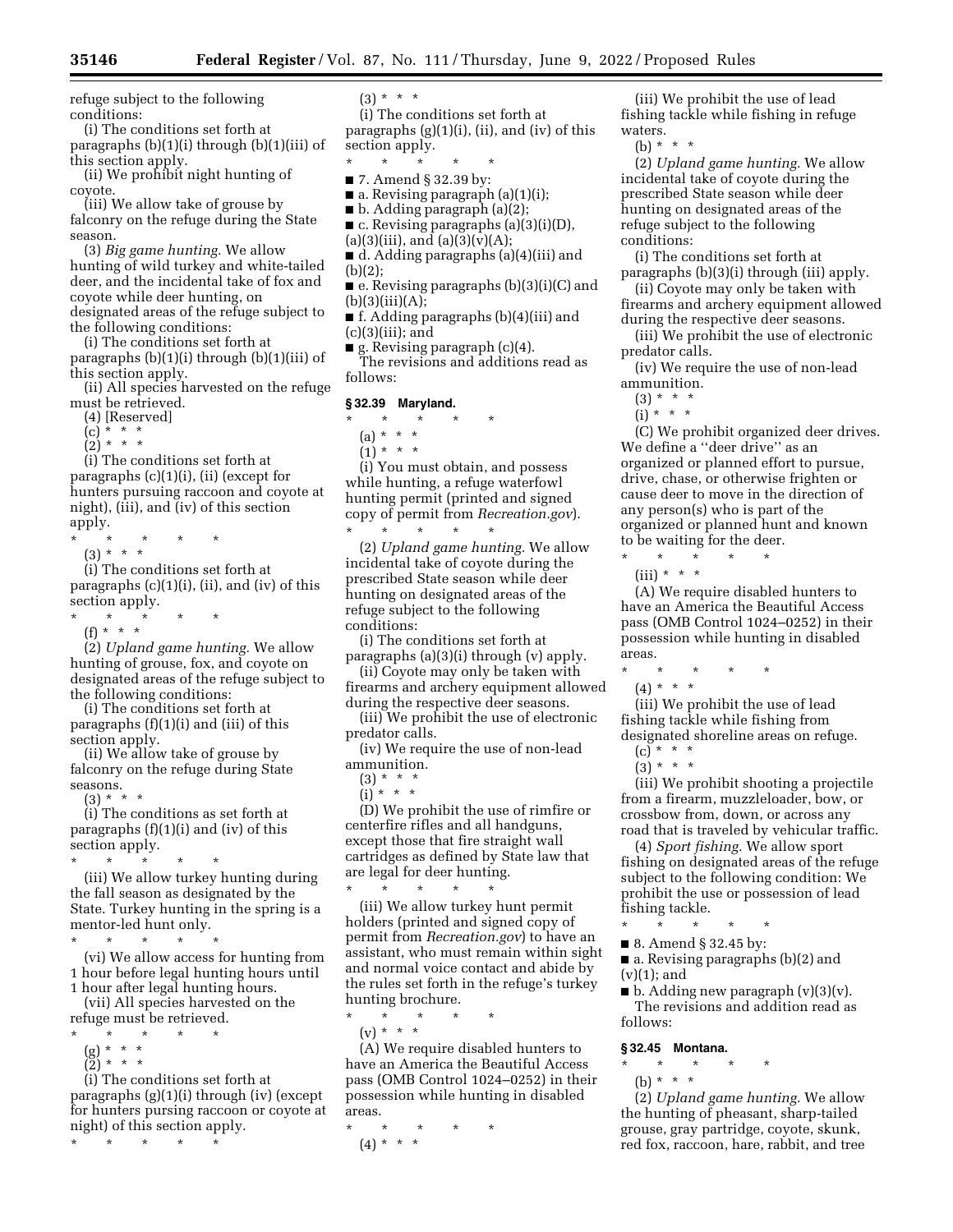squirrel on designated areas of the district.

- \* \* \* \* \*
- (v) \* \* \*

(1) *Migratory game bird hunting.* We allow hunting of goose, duck, and coot on designated areas of the refuge subject to the following condition: We allow the use of dogs while hunting migratory birds.

\* \* \* \* \* (3) \* \* \*

(v) We prohibit hunting bear with dogs.

\* \* \* \* \*

■ 9. Amend § 32.51 by:  $\blacksquare$  a. Redesignating paragraphs (c)

through (j) as (d) through (k);

■ b. Adding new paragraph (c); and ■ c. Revising newly redesignated paragraphs  $(d)(2)(i)$ ,  $(d)(3)(ii)$ ,  $(e)(1)(ii)(B)$  through  $(D)$ ,  $(e)(2)(i)$ , (e)(2)(iv), (e)(3)(i), (e)(3)(iii), (h)(3) introductory text, (h)(3)(ii), (j)(2)(i), and  $(i)(3)(i).$ 

The addition and revisions read as follows:

# **§ 32.51 New York.**

\* \* \* \* \*

(c) Great Thicket National Wildlife Refuge—(1)–(2) [Reserved]

(3) *Big game hunting.* We allow hunting of wild turkey, white-tailed deer, and black bear on designated areas of the refuge subject to the following conditions:

(i) Hunters must obtain a refuge hunting permit (FWS Form 3–2439, Hunt Application—National Wildlife Refuge System). We require hunters to possess a signed refuge hunting permit at all times while scouting and hunting on the refuge.

(ii) We prohibit the use of dogs.

(iii) Hunters may access the refuge 2 hours before legal sunrise and must leave no later than 2 hours after legal sunset.

(iv) We prohibit organized deer drives. We define a ''deer drive'' as an organized or planned effort to pursue, drive, chase, or otherwise frighten deer into moving in the direction of any person(s) who is part of the organized or planned hunt and known to be waiting for the deer.

(v) We only allow archery hunting.

- (4) [Reserved]
- (d) \* \* \*
- $(2) * * * *$

(i) The condition set forth at paragraph (d)(1)(i) of this section applies.

\* \* \* \* \*

(3) \* \* \*

(ii) The condition set forth at paragraph (d)(1)(i) of this section applies.

- \* \* \* \* \*
	- (e) \* \* \*  $(1) * * * *$
	- $(ii) * * * *$

(B) We allow hunting only on Tuesdays, Thursdays, and Saturdays during the established refuge season set within the State western zone season, and during New York State's established special hunts, which can occur any day of the week as set by the State. Veteran and active military hunters may be accompanied by a qualified non-hunting companion (qualified companions must be of legal hunting age and possess a valid hunting license, Federal Migratory Bird Hunting and Conservation Stamp (as known as ''Federal Duck Stamp''), and Harvest Information Program (HIP) number).

(C) All hunters with reservations and their hunting companions must checkin at the Route 89 Hunter Check Station area at least 1 hour before legal shooting time or forfeit their reservation. Hunters may not enter the refuge/Hunter Check Station area earlier than 2 hours before legal sunrise.

(D) We allow motorless boats to hunt waterfowl. We limit hunters to one boat per reservation and one motor vehicle in the hunt area per reservation. \* \* \* \* \*

 $(2) * * * *$ 

(i) The condition set forth at paragraph (e)(1)(i) of this section applies.

\* \* \* \* \* (iv) We require the use of approved non-lead shot for upland game hunting (see § 32.2(k)).  $(3) * * * *$ 

(i) The condition set forth at paragraph (e)(1)(i) of this section applies.

\* \* \* \* \* (iii) We allow white-tailed deer and turkey hunters to access the refuge from 2 hours before legal sunrise until 2 hours after legal sunset.

 $\star$   $\star$   $\star$ 

(h) \* \* \*

(3) *Big game hunting.* We allow hunting of black bear, wild turkey, and white-tailed deer on designated areas of the refuge subject to the following conditions:

\* \* \* \* \* (ii) You may hunt black bear, wild turkey, and deer using archery equipment only.

\* \* \* \* \* (j) \* \* \*  $(2) * * * *$ 

(i) The conditions set forth at paragraphs (j)(1)(i) through (iii) of this section apply.

- $\pmb{\ast}$   $\qquad \pmb{\ast}$
- $(3) * * * *$

(i) The conditions set forth at paragraphs (j)(1)(i) and (ii), and (j)(2)(ii) of this section apply. \* \* \* \* \*

 $\blacksquare$  10. Amend § 32.56 by revising paragraph  $(b)(1)(v)$  to read as follows:

# **§ 32.56 Oregon.**

- \* \* \* \* \*
	- (b) \* \* \*
	- $(1) * * * *$

(v) We require youth waterfowl hunters to check in and out at the Hunter Check Station (refuge office), which is open from  $1\frac{1}{2}$  hours before legal hunting hours to 8 a.m. and from 11 a.m. to 1 p.m. We prohibit hunting after 12 p.m. (noon) for this hunt.

\* \* \* \* \*  $\blacksquare$  11. Amend § 32.57 by revising paragraph (b) to read as follows:

**§ 32.57 Pennsylvania.** 

\* \* \* \* \* (b) Erie National Wildlife Refuge—(1) *Migratory game bird hunting.* We allow hunting of mourning dove, woodcock, rail, Wilson's snipe, Canada goose, duck, coot, mute swan, and crow on designated areas of the refuge subject to the following conditions:

(i) We allow hunting and scouting activities on the refuge from September 1 through the end of February. We also allow scouting the 7 days prior to the start of each season.

(ii) We allow use of nonmotorized boats only for waterfowl hunting in permitted areas.

(iii) We prohibit field possession of migratory game birds in areas of the refuge closed to migratory game bird hunting.

(iv) We allow the use of dogs consistent with State regulations.

(2) *Upland game hunting.* We allow hunting of ruffed grouse, squirrel, rabbit, woodchuck, pheasant, quail, raccoon, fox, coyote, skunk, weasel, porcupine, and opossum on designated areas of the refuge subject to the following conditions:

(i) We allow woodchuck hunting on the refuge from September 1 through the end of February.

(ii) We prohibit the use of raptors to take small game.

(iii) The condition set forth at paragraph (b)(1)(iv) of this section applies.

(iv) We prohibit night hunting. Hunters may access the refuge 2 hours before sunrise and must leave no later than 2 hours after sunset.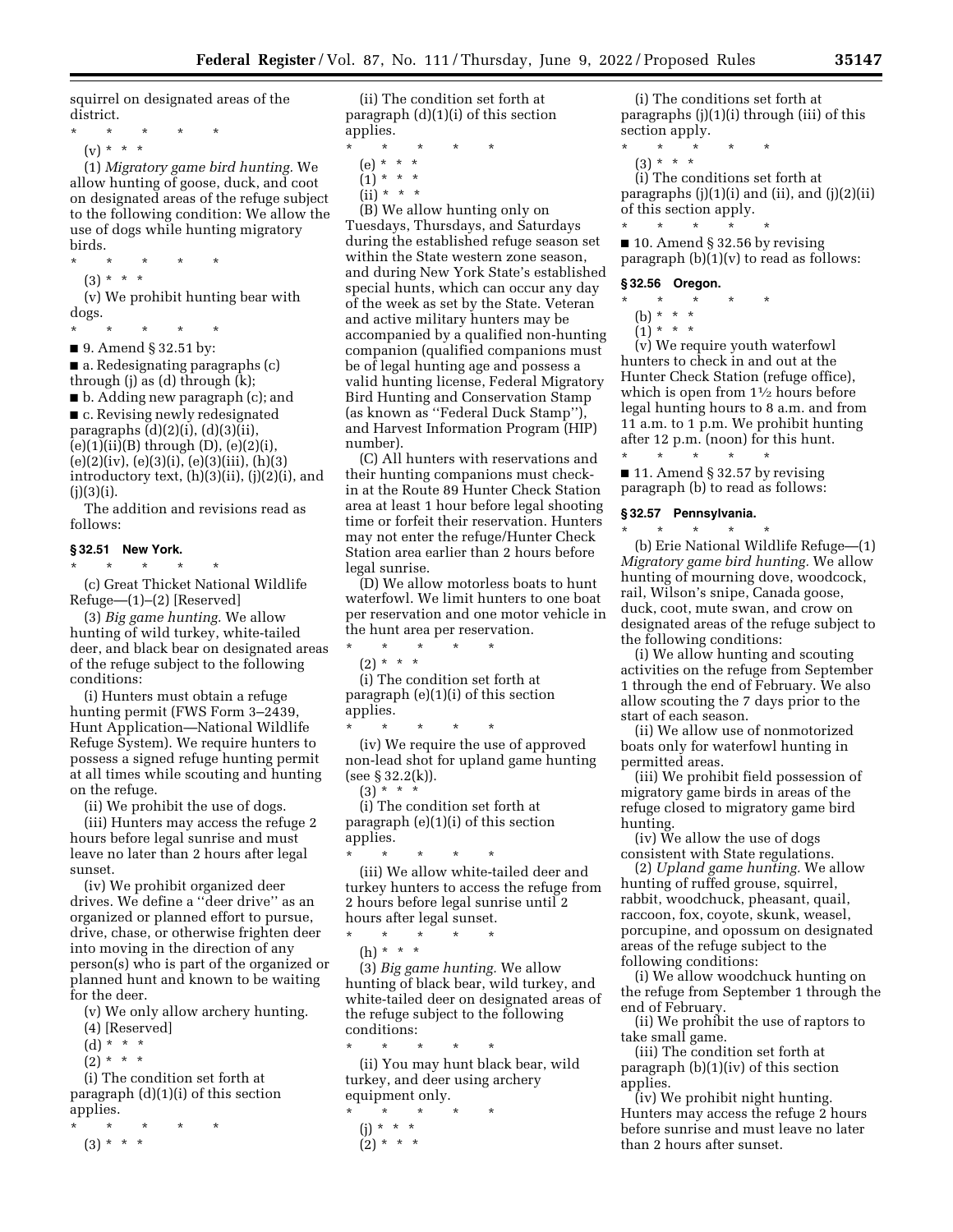(3) *Big game hunting.* We allow hunting of deer, bear, turkey, and feral hog on designated areas of the refuge subject to the following conditions:

(i) We allow hunting of feral hogs on the refuge from September 1 through the end of February.

(ii) The condition set forth at paragraph (b)(1)(iv) of this section applies.

(4) *Sport fishing.* We allow sport fishing on designated areas of the refuge subject to the following conditions:

(i) We allow nonmotorized watercraft use in Area 5. Watercraft must remain in the area from the dike to 3,000 feet (900 meters) upstream.

(ii) We prohibit the taking of turtle or frog (see § 27.21 of this chapter).

(iii) We prohibit the collection or release of baitfish. Possession of live baitfish is prohibited on the Seneca Division.

(iv) We prohibit the taking or

possession of shellfish on the refuge. (v) We prohibit the use of lead fishing tackle on the refuge.

(vi) We allow fishing from 1⁄2 hour before sunrise until 1⁄2 hour after legal sunset.

- $\star$   $\qquad$   $\star$   $\qquad$   $\star$
- 12. Amend § 32.58 by:
- a. Revising paragraph (d)(3)(iii); and

 $\blacksquare$  b. Adding paragraphs (e)(2) and (3).

The revision and additions read as follows:

#### **§ 32.58 Rhode Island.**

- \* \* \* \* \*
	- (d) \* \* \*
	- $(3) * * * *$

(iii) We only allow portable or temporary stands and blinds that must be removed from the refuge on the last day of the refuge-authorized deer hunt (see § 27.93 of this chapter). We prohibit permanent tree stands. Stands and blinds must be marked with the hunter's State hunting license number.

- \* \* \* \* \*
	- (e) \* \* \*

(2) *Upland game hunting.* We allow hunting of coyote and fox on designated areas of the refuge subject to the following conditions:

(i) The condition set forth at paragraph (e)(3)(i) applies.

(ii) We only allow the incidental take of coyote and fox during the refuge deer hunting season with weapons authorized for that hunt.

(3) *Big game hunting.* We allow hunting of white-tailed deer on designated areas of the refuge subject to the following conditions:

(i) We require every hunter to possess and carry a personally signed refuge hunt permit (FWS Form 3–2439, Hunt

Application—National Wildlife Refuge System).

(ii) We only allow portable or temporary stands and blinds that must be removed from the refuge on the last day of the permitted hunting session (see § 27.93 of this chapter). We prohibit permanent tree stands. Stands and blinds must be marked with the hunter's State hunting license number.

(iii) We only allow the use of archery equipment.

- \* \* \* \* \*
- 13. Amend § 32.59 by:
- a. Revising paragraph (c)(3)(iii);

■ b. Removing paragraph (c)(3)(x); and

 $\blacksquare$  c. Redesignating paragraphs (c)(3)(xi)

through (xiv) as (c)(3)(x) through (xiii). The revision reads as follows:

#### **§ 32.59 South Carolina.**

# \* \* \* \* \*

- (c) \* \* \*
- $(3) * * * *$

(iii) Except for the special quota permit hunts, we allow only archery or muzzleloader hunting for deer. We only allow muzzleloading rifles using a single projectile on the muzzleloader hunts. We prohibit buckshot. During special quota permit hunts, we allow use of centerfire rifles or shotguns. We only allow shotguns for turkey hunts. \* \* \* \* \*

■ 14. Amend § 32.63 by revising paragraphs (b)(2) introductory text and (b)(2)(i) to read as follows:

### **§ 32.63 Utah.**

- \* \* \* \* \*
	- (b) \* \* \*

(2)*Upland game hunting.*We allow hunting of chukar, desertcottontail rabbit, and mountaincottontail rabbit on designated areas of the refuge subject to the following conditions:

(i) We close to hunting on the last day of the State waterfowl season.  $\star$   $\star$   $\star$ 

 $\blacksquare$  15. Amend § 32.64 by adding paragraph (a)(1)(viii)(C) to read as follows:

#### **§ 32.64 Vermont.**

\* \* \* \* \*

 $(a) * * * *$ 

 $(1) * * * *$ 

 $(viii) * * * *$ 

(C) We limit hunting to Saturdays, Sundays, and Wednesdays throughout the waterfowl hunting season for duck.

- \* \* \* \* \* ■ 16. Amend § 32.65 by:
- a. Revising paragraphs (a)(4)(ii),
- $(a)(4)(iii), (b), (c), and (f)(1)(ii);$

 $\blacksquare$  b. Adding new paragraphs  $(f)(1)(vi)$ and (h)(1);

 $\blacksquare$  c. Revising paragraphs (h)(3)(ii),  $(h)(3)(iv)$ ,  $(i)(2)$ , and  $(i)(3)(v)$ ;

- d. Adding paragraph (m)(1);
- e. Revising paragraph (m)(3);
- f. Adding paragraphs  $(n)(1)$  and  $(2)$ ; and
- g. Revising paragraph (n)(3). The revisions and addition read as follows:

#### **§ 32.65 Virginia.**

# \* \* \* \* \*

- (a) \* \* \*
- $(4)^*$  \* \* \*

(ii) You may surf fish, crab, and clam south of the refuge's beach access ramp. We allow night surf fishing by permit (FWS Form 3–2358) in this area on dates and at times designated on the permit.

(iii) For sport fishing in D Pool: (A) We only allow fishing from the docks or banks in D Pool. We prohibit boats, canoes, and kayaks on D Pool.

(B) You must catch and release all freshwater game fish. The daily creel limit for D Pool for other species is a maximum combination of any 10 nongame fish.

(C) Parking for non-ambulatory anglers is available adjacent to the dock at D Pool. All other anglers must enter the area by foot or bicycle.

(b) Chincoteague National Wildlife Refuge—(1) *Migratory game bird hunting.* We allow hunting of waterfowl, coot, snipe, gallinule, dove, woodcock, crow, and rail on designated areas of the refuge subject to the following conditions:

(i) Hunters must obtain and possess a signed refuge hunt brochure while hunting on the refuge.

(ii) Hunters may only access hunting areas by boat. We allow hunters to access the refuge from 2 hours before legal sunrise until 2 hours after legal sunset.

(iii) We allow hunting during State seasons from September 16 to March 14.

(iv) We allow the use of dogs while hunting consistent with State regulations.

(v) We prohibit the use of permanent blinds and pit blinds. You must remove portable blinds and decoys at the end of each day's hunt.

(vi) We prohibit the possession or use of lead shot while hunting any migratory game species.

(2) *Upland game hunting.* We allow hunting of raccoon, opossum, fox, and coyote on designated areas of the refuge subject to the following conditions:

(i) The condition set forth at paragraph (b)(1)(i) of this section applies. All occupants of a vehicle or hunt party must possess a signed refuge hunt brochure and be actively engaged in hunting unless aiding a disabled person who possesses a valid State disabled hunting license.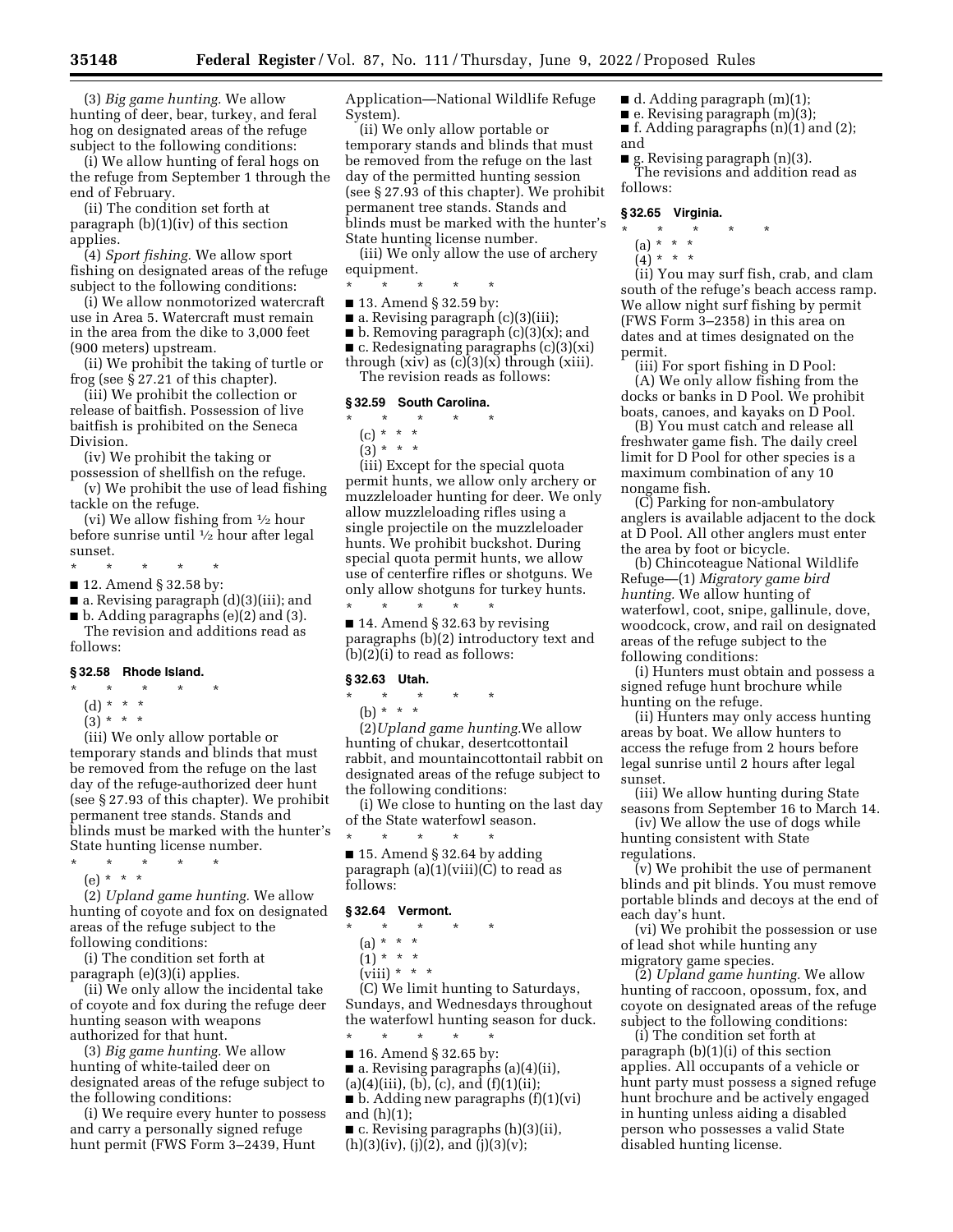(ii) Hunters must sign in at the hunter check station prior to hunting and sign out prior to exiting the refuge.

(iii) We prohibit the hunting of upland game at night. Hunters may access the refuge from 2 hours before legal sunrise until 2 hours after legal sunset.

(iv) We prohibit the use of dogs while hunting upland game.

(v) We prohibit firearms in designated archery-only areas.

(vi) You may not hunt, discharge a firearm, or nock an arrow or crossbow bolt within 100 feet (30.5 meters) of any building, road, or trail.

(vii) We prohibit the possession or use of lead ammunition while hunting upland game species.

(3) *Big game hunting.* We allow hunting of white-tailed deer, sika, and wild turkey on designated areas of the refuge subject to the following conditions:

(i) The conditions set forth at paragraphs  $(b)(2)(i)$ ,  $(ii)$ ,  $(v)$ , and  $(vi)$  of this section apply.

(ii) Hunters may access the refuge from 2 hours before legal sunrise until 2 hours after legal sunset.

(iii) We prohibit organized deer drives. We define a ''deer drive'' as an organized or planned effort to pursue, drive, chase, or otherwise frighten or cause deer to move in the direction of any person(s) who is part of the organized or planned hunt and known to be waiting for the deer.

(iv) We prohibit the use of pursuit dogs while hunting white-tailed deer and sika.

(v) We allow the use of portable tree stands, but you must remove them at the end of each day's hunt.

(vi) We allow limited hunting of wild turkey during designated State spring and fall seasons only when in the possession of a valid refuge turkey quota hunt permit.

(vii) We prohibit the use or possession of lead ammunition while hunting wild turkey.

(4) *Sport fishing.* We allow sport fishing, crabbing, and clamming from the shoreline of the refuge in designated areas subject to the following conditions:

(i) You must attend minnow traps, crab traps, crab pots, and handlines at all times.

(ii) We prohibit the use of seine nets and pneumatic (compressed air or otherwise) bait launchers.

(iii) The State regulates certain species of finfish, shellfish, and crustacean (crab) using size or possession limits. You may not alter these species, to include cleaning or filleting, in such a way that we cannot determine its species or total length.

(iv) In order to fish after the refuge closes for the day, anglers must obtain an overnight fishing pass (name/ address/phone) issued by the National Park Service. Anglers can obtain a pass in person at the National Park Service Tom's Cove Visitor Center.

(v) We allow the possession or use of only three surf fishing poles per licensed angler, and those poles must be attended at all times. This includes persons age 65 or older who are licenseexempt in Virginia.

(c) Eastern Shore of Virginia National Wildlife Refuge—(1) *Migratory game bird hunting.* We allow hunting of waterfowl, rail, snipe, gallinule, coot, woodcock, dove, and crow on designated areas of the refuge subject to the following conditions:

(i) We allow holders of a signed refuge hunt brochure (signed brochure) to access areas of the refuge typically closed to the non-hunting public. All occupants of a vehicle or hunt party must possess a signed brochure and be actively engaged in hunting. We allow an exception for those persons aiding a disabled person who possesses a valid State-issued Commonwealth of Virginia Disabled Resident Lifetime License or Commonwealth of Virginia Resident Disabled Veteran's Lifetime License.

(ii) Hunters may enter the refuge no earlier than 2 hours prior to legal sunrise and must exit the refuge no later than 2 hours after legal sunset.

(iii) We allow the use of dogs consistent with State and Northampton County regulations on designated areas of the refuge.

(iv) We allow hunting on the refuge only from September 1 until February 28. Hunting will follow State seasons during that period.

(v) You may not hunt, discharge a firearm, or nock an arrow or crossbow bolt outside of designated hunt areas or within 100 feet (30.5 meters) of a building, road or improved trail.

(vi) We prohibit the possession or use of lead ammunition while hunting.

(vii) We prohibit the use of permanent blinds and pit blinds. You must remove portable blinds and decoys at the end of each day's hunt.

(2) *Upland game hunting.* We allow hunting of rabbit, squirrel, quail, raccoon, opossum, fox, and coyote on designated areas of the refuge subject to the following conditions:

(i) The conditions set forth at paragraphs (c)(1)(i) through (vi) of this section apply.

(ii) We prohibit the hunting of upland game at night.

(3) *Big game hunting.* We allow hunting of white-tailed deer and wild turkey on designated areas of the refuge subject to the following conditions:

(i) The conditions set forth at paragraphs (c)(1)(i), (ii), and (iv) through (vi) of this section apply.

(ii) We allow turkey hunting during the spring season only for a mentor-led hunt.

(iii) We prohibit organized deer drives. We define a ''deer drive'' as an organized or planned effort to pursue, drive, chase, or otherwise frighten or cause deer to move in the direction of any person(s) who is part of the organized or planned hunt and known to be waiting for the deer.

(iv) We allow the use of portable tree stands. We require removal of the stands after each day's hunt (see § 27.93 of this chapter).

(4) *Sport fishing.* We allow sport fishing on designated areas of the refuge subject to the following conditions:

(i) Anglers may access the refuge to fish from designated shore areas 1⁄2 hour before legal sunrise to 1⁄2 hour after legal sunset.

(ii) Anglers may access State waters via the Wise Point Boat Ramp on the refuge from 5 a.m. to 10 p.m.

- \* \* \* \* \*
- (f) \* \* \*
- $(1) * * * *$

(ii) We allow holders of a signed refuge hunt brochure (signed brochure) to access areas of the refuge typically closed to the non-hunting public. All occupants of a vehicle, boat, or hunt party must possess a signed brochure and be actively engaged in hunting. We allow an exception for those persons aiding a disabled person who possesses a valid State-issued Commonwealth of Virginia Disabled Resident Lifetime License or Commonwealth of Virginia Resident Disabled Veteran's Lifetime License.

\* \* \* \* \* (vi) We prohibit the possession or use of lead ammunition while hunting.  $\star$   $\star$ 

(h) \* \* \*

(1) *Migratory game bird hunting.* We allow hunting of waterfowl on designated areas of the refuge subject to the following conditions:

(i) We allow waterfowl hunting only during the mentor-led hunts.

(ii) We allow the use of retrieval dogs consistent with State regulations.

- \* \* \* \* \*
- (3) \* \* \* (ii) We require spring turkey hunters to obtain a refuge hunting permit (FWS Form 3–2439) through a lottery administered by a designated thirdparty vendor.
- \* \* \* \* \*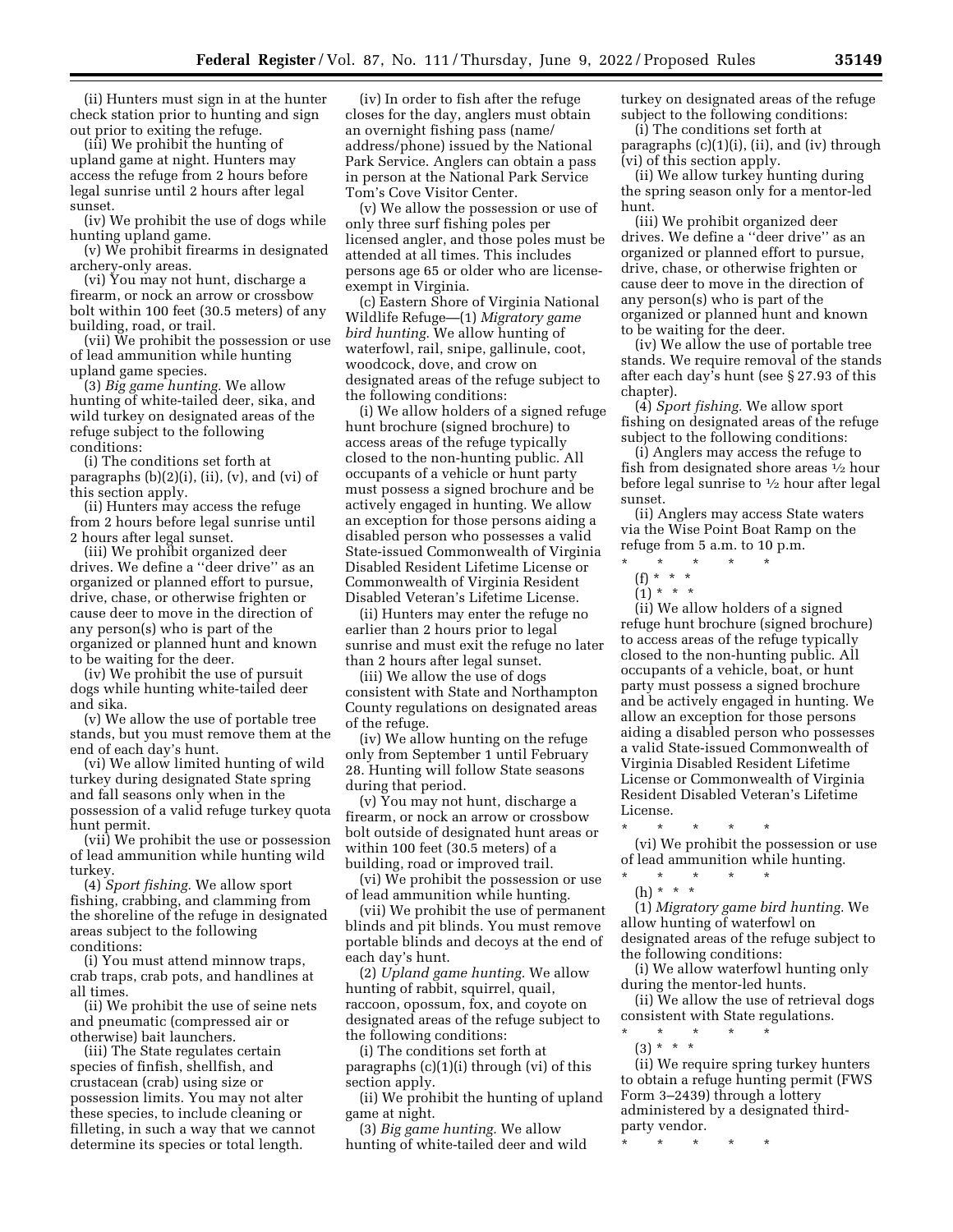(iv) We prohibit the possession or use of lead ammunition when hunting spring wild turkey.

 $*$  \*

(j) \* \* \*

(2) *Upland game hunting.* We allow hunting of coyote and fox on designated areas of the refuge subject to the following conditions:

(i) We only allow the incidental take of coyote and fox during the refuge deer hunting season.

(ii) We require the use of non-lead ammunition when hunting coyote and fox.

 $(3) * * * *$ 

(v) We require the use of non-lead ammunition when hunting wild turkey. \* \* \* \* \*

 $(m) * * * *$ 

(1) *Migratory game bird hunting.* We allow hunting of waterfowl on designated areas of the refuge subject to the following conditions:

(i) Hunters may only hunt waterfowl during designated days and times. The refuge provides dates for the waterfowl hunting season in the annual refuge hunt brochure.

(ii) In designated areas, we require hunters to possess and carry a refuge hunting permit (FWS Form 3–2439) obtained from a designated third-party vendor.

(iii) We allow the use of retrieval dogs consistent with State regulations.  $\star$   $\star$   $\star$   $\star$ 

(3) *Big game hunting.* We allow hunting of white-tailed deer and wild turkey on designated areas of the refuge subject to the following conditions:

(i) The conditions set forth at paragraphs  $(m)(1)(ii)$  and  $(m)(2)(i)$  of this section apply.

(ii) We prohibit the possession or use of lead ammunition when hunting spring wild turkey.

(iii) Hunters may enter the refuge no earlier than 1 hour prior to the start of legal shooting time and must exit the refuge no later than 1 hour after the end of legal shooting time.

(iv) We prohibit organized deer drives. We define a ''deer drive'' as an organized or planned effort to pursue, drive, chase, or otherwise frighten or cause deer to move in the direction of any person(s) who is part of the organized or planned hunt and known to be waiting for the deer.

- \* \* \* \* \*
- $(n) * * * *$

(1) *Migratory game bird hunting.* We allow hunting of waterfowl, rail, coot, snipe, gallinule, dove, woodcock, and crow on designated areas of the refuge subject to the following conditions:

(i) You must obtain and possess a signed refuge hunt brochure while hunting on the refuge.

(ii) You may access the refuge from 2 hours before legal sunrise until 2 hours after legal sunset.

(iii) We allow hunting during State seasons from September 16 to March 14.

(iv) We allow the use of dogs while hunting consistent with State regulations.

(v) We prohibit the use of permanent blinds and pit blinds. You must remove portable blinds and decoys at the end of each day's hunt (see § 27.93 of this chapter).

(vi) We prohibit the possession or use of lead shot while hunting any migratory game species.

(2) *Upland game hunting.* We allow hunting of raccoon, opossum, fox, coyote, rabbit, and squirrel on designated areas of the refuge subject to the following conditions:

(i) The conditions set forth in paragraphs (n)(1)(i) and (iii) of this section apply.

(ii) We prohibit the hunting of upland game at night. You may access the refuge from 2 hours before legal sunrise until 2 hours after legal sunset.

(iii) We prohibit the use of pursuit dogs while hunting upland game.

(iv) You may not hunt, discharge a firearm, or nock an arrow or crossbow bolt within 100 feet (30.5 meters) of any building, road, or trail.

(v) We prohibit the use or possession of lead ammunition while hunting upland game species.

(3) *Big game hunting.* We allow hunting of white-tailed deer and wild turkey on designated areas of the refuge subject to the following conditions:

(i) The conditions set forth at paragraphs  $(n)(1)(i)$  and  $(n)(2)(iv)$  of this section apply.

(ii) We prohibit organized deer drives. We define a ''deer drive'' as an organized or planned effort to pursue, drive, chase, or otherwise frighten or cause deer to move in the direction of any person(s) who is part of the organized or planned hunt and known to be waiting for the deer.

(iii) We prohibit the use of pursuit dogs while hunting white-tailed deer and wild turkey.

(iv) We allow the use of portable tree stands, but you must remove them at the end of each day's hunt (see § 27.93 of this chapter).

(v) We allow limited hunting of turkey during designated State spring and fall seasons only when in the possession of a valid refuge turkey quota hunt permit.

(vi) We prohibit the use or possession of lead ammunition for hunting wild turkey.

\* \* \* \* \*

■ 17. Amend § 32.66 by revising paragraph (l)(3) to read as follows:

**§ 32.66 Washington.** 

\* \* \* \* \*

(l) \* \* \*

(3) *Big game hunting.* We allow hunting of elk and turkey on designated areas of the refuge subject to the following conditions:

(i) Elk hunters must obtain a letter from the refuge manager assigning them a hunt unit.

(ii) Elk hunters may access the refuge no earlier than 2 hours before State legal shooting time and must leave no later than 5 hours after the end of State legal hunting hours.

(iii) Elk hunters not using approved nontoxic ammunition (see § 32.2(k)) must remove or bury the visceral remains of harvested animals.

(iv) We allow turkey hunting during the fall season only.

(v) We prohibit the possession or use of toxic shot by hunters using shotguns (see § 32.2(k)) when hunting turkey.

(vi) For turkey hunting, the condition set forth at paragraph (l)(1)(iv) of this section applies.

\* \* \* \* \* ■ 18. Amend § 32.67 by revising paragraphs (a)(1)(v), (a)(2), and (a)(3) to read as follows:

# **§ 32.67 West Virginia.**

\* \* \* \* \*

- (a) \* \* \*
- $(1) * * * *$

(v) We allow dog training and scouting 7 days prior to legal hunting seasons.

(2) *Upland game hunting.* We allow the hunting of ruffed grouse, squirrel, cottontail rabbit, snowshoe hare, red fox, gray fox, bobcat, woodchuck, coyote, opossum, skunk, and raccoon on designated areas of the refuge subject to the following conditions:

(i) The conditions set forth at paragraphs  $(a)(1)(i)$  and  $(v)$  of this section apply.

(ii) You may hunt coyote, raccoon, and fox at night, but you must obtain a Special Use Permit (FWS Form 3–1383– G) at the refuge headquarters before hunting.

(iii) We allow hunting in Unit 2 with the following equipment: Rifle, archery (including crossbow), shotgun, or muzzleloader. If a rifle is used in Unit 2, it must be from an elevated stand. We prohibit stalking game with a rifle.

(iv) We prohibit the hunting of upland game species from March 1 through August 31.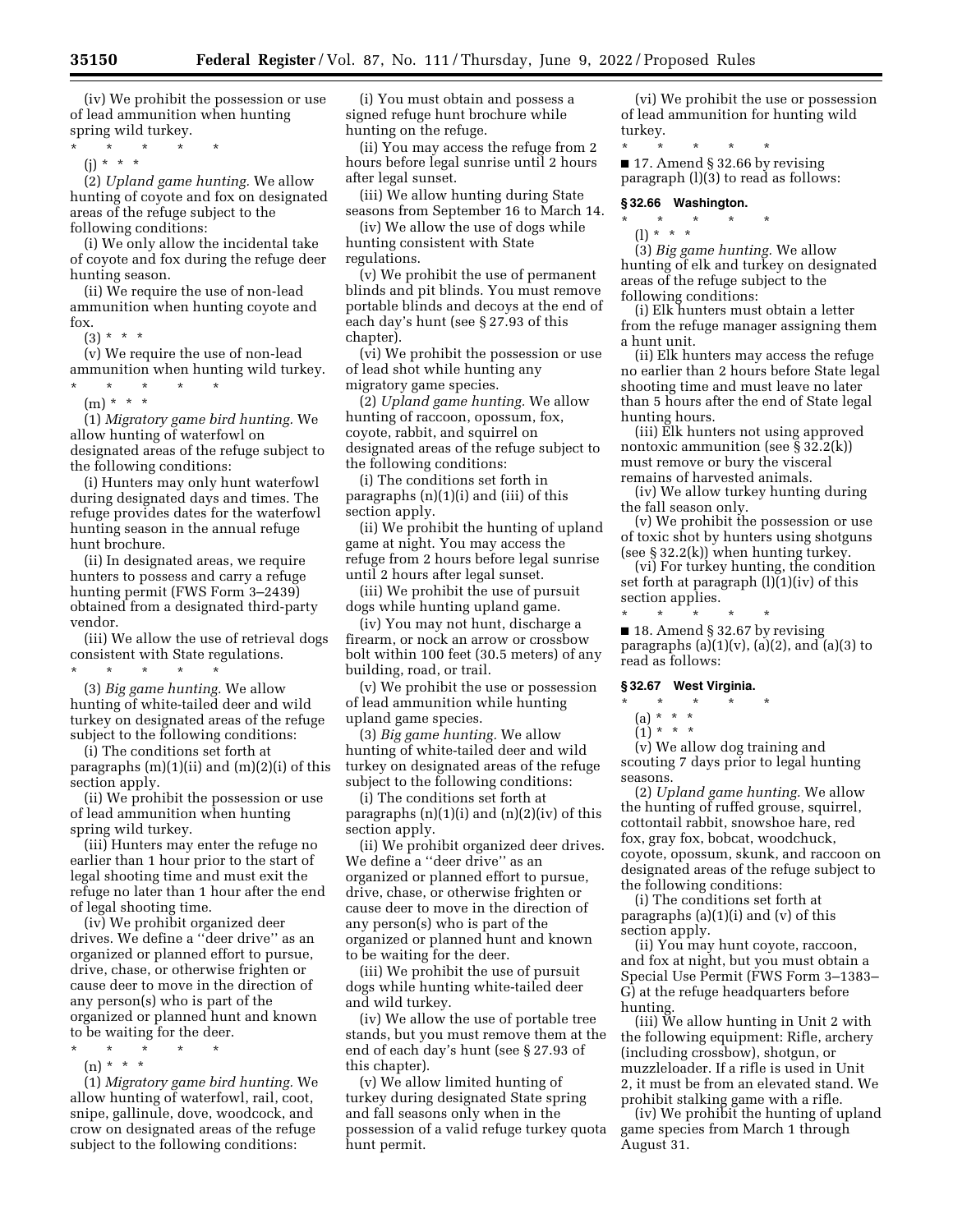(v) We allow the use of dogs for hunting of raccoon, cottontail rabbit, and snowshoe hare consistent with State regulations.

(3) *Big game hunting.* We allow the hunting of white-tailed deer, black bear, bobcat, and turkey on designated areas of the refuge subject to the following conditions:

(i) The conditions set forth at paragraphs (a)(1)(i), (ii), and (v) and (a)(2)(iii) of this section apply.

(ii) We allow the use of dogs for hunting black bear during the firearm season.

(iii) We prohibit organized deer drives. We define a ''deer drive'' as an organized or planned effort to pursue, drive, chase, or otherwise frighten or cause deer to move in the direction of any person(s) who is part of the organized or planned hunt and known to be waiting for the deer.

(iv) Hunters are required to harvest an antlerless deer prior to harvesting a buck.

(v) You must label portable tree stands with your last name and State license number. You may erect your stand(s) on the first day of the hunting season. You must remove your stand(s) by the last day of the hunting season (see § 27.93 of this chapter). \* \* \* \* \*

■ 19. Amend § 32.68 by:

■ a. Revising paragraphs (a)(3), (b)(3)(i) through (iii), (b)(4), (d)(2)(ii), (d)(2)(viii),  $(d)(3)(i)$ , and  $(d)(3)(iv)$ ;

- $\blacksquare$  b. Adding paragraph (d)(4)(iii);
- c. Revising paragraphs (e)(1), (e)(3), and (e)(4);

■ d. Adding paragraphs (g)(1)(iii) through (v);

 $\blacksquare$  e. Revising paragraphs (g)(2)(i), (g)(3),  $(g)(4)$ ,  $(j)(1)$ , and  $(j)(3)$ ; and

■ f. Adding paragraph (j)(4)(iii).

The revisions and additions read as follows:

#### **§ 32.68 Wisconsin.**

\* \* \* \* \*  $(a) * * * *$ 

(3) *Big game hunting.* We allow hunting of white-tailed deer on designated areas of the refuge subject to the following conditions:

(i) You must remove all boats, decoys, game cameras, blinds, blind materials, stands, platforms, and other personal equipment brought onto the refuge at the end of each day's hunt (see §27.93 of this chapter). We prohibit hunting from any stand left up overnight.

(ii) Hunters may enter the refuge no earlier than 2 hours before legal shooting hours and must exit the refuge no later than 2 hours after legal shooting hours end.

(iii) Any ground blind used during any gun deer season must display at

least 144 square inches (929 square centimeters) of solid, blaze-orange or fluorescent pink material visible from all directions.

- \* \* \* \* \*
	- (b) \* \* \*  $(3) * * * *$
	-

(i) You must remove all boats, decoys, game cameras, blinds, blind materials, stands, platforms, and other personal equipment brought onto the refuge at the end of each day's hunt (see § 27.93 of this chapter). We prohibit hunting from any stand left up overnight.

(ii) Hunters may enter the refuge no earlier than 2 hours before legal shooting hours and must exit the refuge no later than 2 hours after legal shooting hours end.

(iii) Any ground blind used during any gun deer season must display at least 144 square inches (929 square centimeters) of solid, blaze-orange or fluorescent pink material visible from all directions.

\* \* \* \* \* (4) *Sport fishing.* We allow sport fishing on designated areas of the refuge subject to the following conditions:

(i) We only allow fishing from the shoreline; we prohibit fishing from docks, piers, and other structures.

(ii) We prohibit the taking of any mussel (clam), crayfish, frog, leech, or turtle species by any method on the refuge (see § 27.21 of this chapter).

- \* \* \* \* \* (d) \* \* \*
	- $(2) * * * *$

(ii) We prohibit night hunting of upland game from 30 minutes after legal sunset until 30 minutes before legal sunrise the following day.

\* \* \* \* \* (viii) Hunters may enter the refuge no earlier than 2 hours before legal shooting hours and must exit the refuge no later than 2 hours after legal shooting hours.

\* \* \* \* \*

(3) \* \* \*

(i) You must remove all boats, decoys, game cameras, blinds, blind materials, stands, platforms, and other personal equipment brought onto the refuge at the end of each day's hunt (see § 27.93 of this chapter). We prohibit hunting from any stand left up overnight. \* \* \* \* \*

(iv) The condition set forth at paragraph (d)(2)(viii) applies. \* \* \* \* \*

 $(4) * * * *$ 

(iii) We prohibit the taking of any mussel (clam), crayfish, frog, leech, or turtle species by any method on the refuge (see § 27.21 of this chapter).

\* \* \* \* \*

(e) \* \* \*

(1) *Migratory game bird hunting.* We allow hunting of migratory game birds throughout the district, except that we prohibit hunting on the Blue Wing Waterfowl Production Area (WPA) in Ozaukee County and on the Wilcox WPA in Waushara County, subject to the following conditions:

(i) We allow the use of hunting dogs, provided the dog is under the immediate control of the hunter at all times.

(ii) You must remove all boats, decoys, game cameras, blinds, blind materials, stands, platforms, and other personal equipment brought onto the refuge at the end of each day's hunt (see § 27.93 of this chapter). We prohibit hunting from any stand left up overnight.

\* \* \* \* \*

(3) *Big game hunting.* We allow hunting of big game throughout the district, except that we prohibit hunting on the Blue Wing WPA in Ozaukee County and on the Wilcox WPA in Waushara County, subject to the following conditions:

(i) Any ground blind used during any gun deer season must display at least 144 square inches (929 square centimeters) of solid, blaze-orange or fluorescent pink material visible from all directions.

(ii) The condition set forth at paragraph (e)(1)(ii) of this section applies.

(4) *Sport fishing.* We allow sport fishing on WPAs throughout the district subject to the following conditions.

(i) We prohibit the use of motorized boats while fishing.

(ii) We prohibit the taking of any mussel (clam), crayfish, frog, leech, or turtle species by any method on the refuge (see § 27.21 of this chapter). \* \* \* \* \*

- 
- $(g) * * * *$
- $(1) * * * *$

(iii) We prohibit the use of motorized boats while hunting and fishing.

(iv) During the State-approved hunting season, we allow the use of hunting dogs, provided the dog is under the immediate control of the hunter at all times.

(v) You must remove all boats, decoys, game cameras, blinds, blind materials, stands, platforms, and other personal equipment brought onto the refuge at the end of each day's hunt (see § 27.93 of this chapter). We prohibit hunting from any stand left up overnight.

 $(2) * * * *$